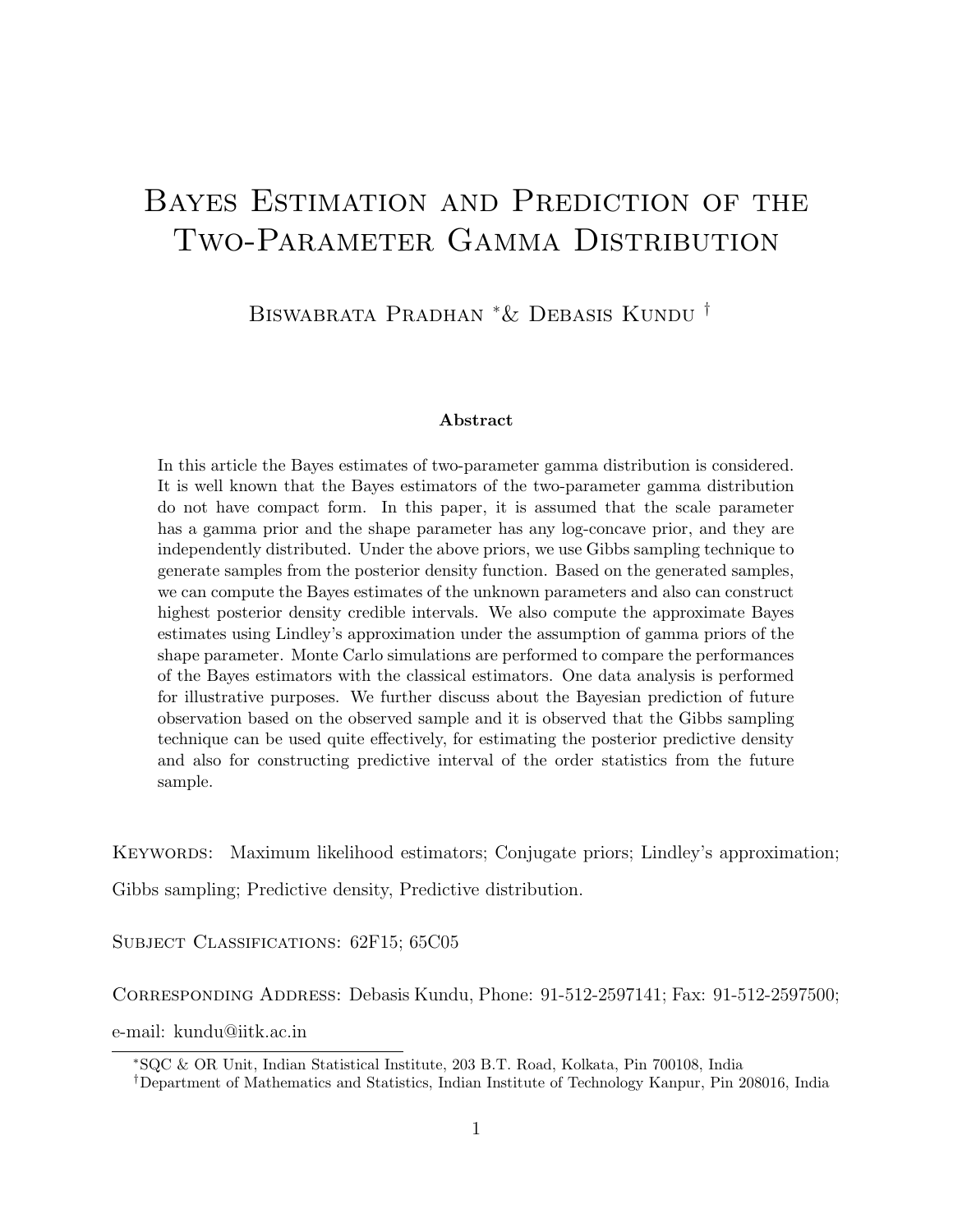#### 1 INTRODUCTION

The two-parameter gamma distribution has been used quite extensively in reliability and survival analysis particularly when the data are not censored. The two-parameter gamma distribution has one shape and one scale parameter. The random variable  $X$  follows gamma distribution with the shape and scale parameters as  $\alpha > 0$  and  $\lambda > 0$  respectively, if it has the following probability density function (PDF);

$$
f(x|\alpha,\lambda) = \frac{\lambda^{\alpha}}{\Gamma(\alpha)} x^{\alpha-1} e^{-\lambda x}; \quad x > 0,
$$
 (1)

and it will be denoted by  $Gamma(\alpha)$ . Here  $\Gamma(\alpha)$  is the gamma function and it is expressed as

$$
\Gamma(\alpha) = \int_0^\infty x^{\alpha - 1} e^{-x} dx.
$$
\n(2)

It is well known that the PDF of  $Gamma(\alpha, \lambda)$  can take different shapes but it is always unimodal. The hazard function of  $Gamma(\alpha, \lambda)$  can be increasing, decreasing or constant depending on  $\alpha > 1$ ,  $\alpha < 1$  or  $\alpha = 1$  respectively. The moments of X can be obtained in explicit form, for example

$$
E(X) = \frac{\alpha}{\lambda}, \quad \text{and} \quad V(X) = \frac{\alpha}{\lambda^2}.
$$
 (3)

A book length treatment on gamma distribution can be obtained in Bowman and Shenton [5], see also Johnson, Kotz and Balakrishnan [11] for extensive references till 1994.

Although, there is a vast literature available on estimation of the gamma parameters using the frequentest approach, but not much work has been done on the Bayesian inference of the gamma parameter(s). Damsleth  $[7]$  first showed theoretically, using the general idea of De-Groot that there exists conjugate priors for the gamma parameters. Miller [15] also used the same conjugate priors and showed that the Bayes estimates can be obtained only through numerical integration. Tsionas [18] considered the four-parameter gamma distribution of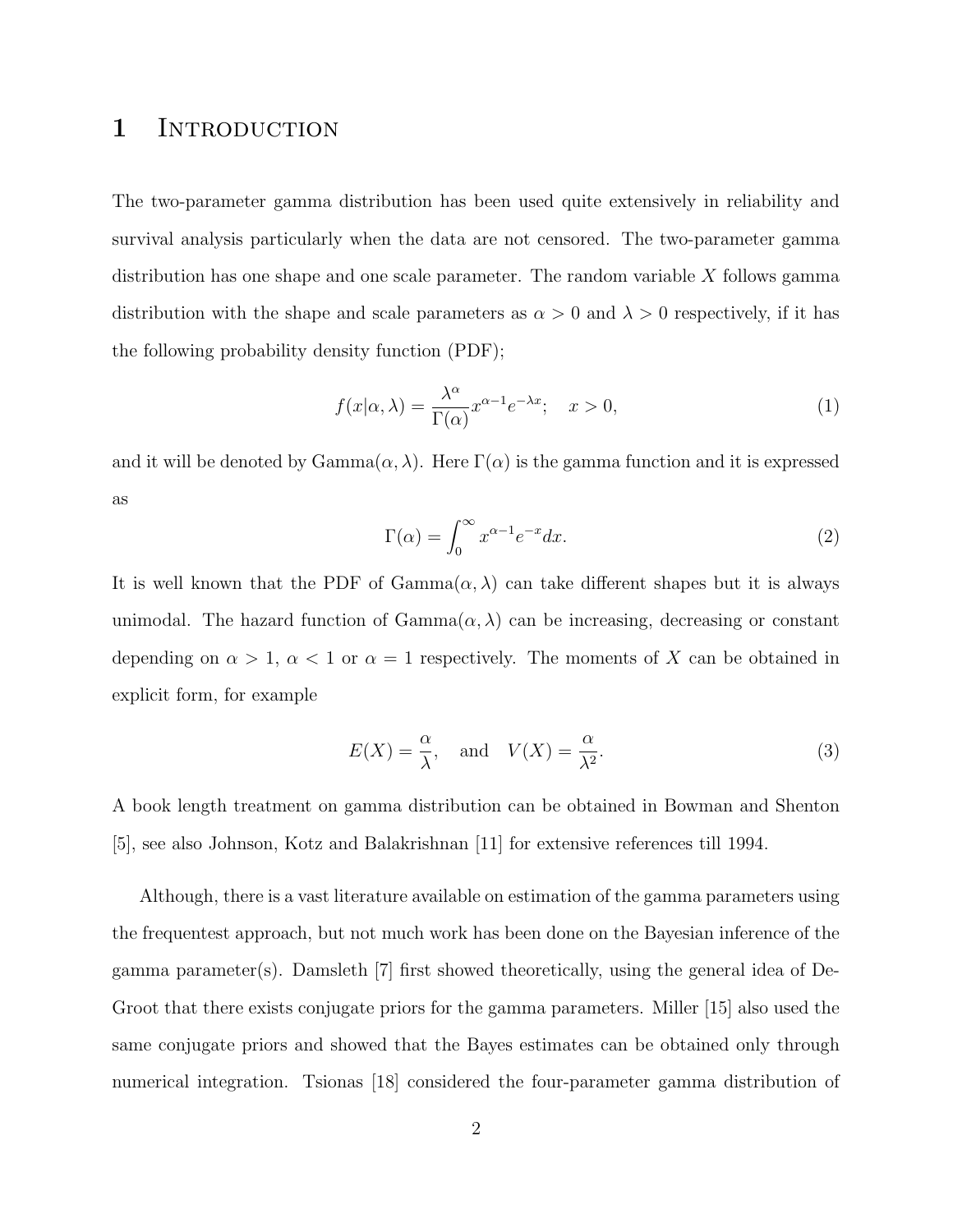which (1) is a special case, and compute the Bayes estimates for a specific non-informative prior using Gibbs sampling procedure. Recently, Son and Oh [17] consider the model (1) and compute the Bayes estimates of the unknown parameters using Gibbs sampling procedure, under the vague priors, and compare their performances with the maximum likelihood estimators (MLEs) and the modified moment estimators. Very recently, Apolloni and Bassis [3] proposed an interesting method in estimating the parameters of a two-parameter gamma distribution, based on a completely different approach. The performances of the estimators proposed by Apolloni and Bassis [3] are very similar with the corresponding Bayes estimators proposed by Son and Oh [17].

The main aim of this paper is to use informative priors and compute the Bayes estimates of the unknown parameters. It is well known that in general if the proper prior information is available, it is better to use the informative prior(s) than the non-informative prior(s), see for example Berger [4] in this respect. In this paper it is assumed that the scale parameter has a gamma prior and the shape parameter has any log-concave prior and they are independently distributed. It may be mentioned that the assumption of independent priors for the shape and scale parameters is not very uncommon for the lifetime distributions, see for example Sinha [16] or Kundu [12].

Note that our priors are quite flexible, but in this general set up it is not possible to obtain the Bayes estimates in explicit form. First we propose Lindley's method to compute approximate Bayes estimates. It may be mentioned that Lindley's approximation plays an important role in the Bayesian analysis, see Berger [4]. The main reason might be, using Lindley's approximation it is possible to compute the Bayes estimate(s) quite accurately without performing any numerical integration. Therefore, if one is interested in computing the Bayes estimate(s) only, Lindley's approximation can be used quite effectively for this purpose.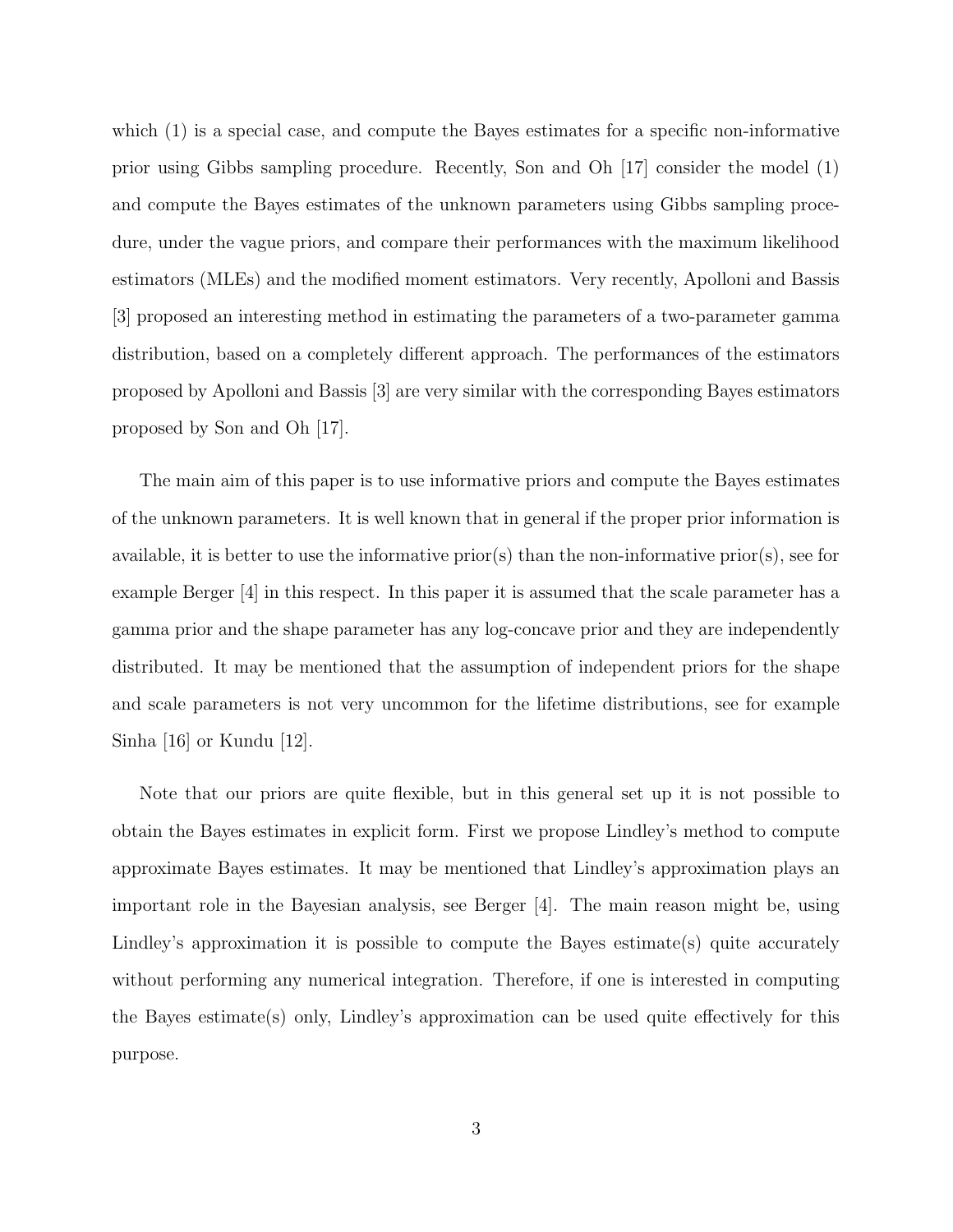Unfortunately, by using Lindley's method it is not possible to construct the highest posterior density (HPD) credible intervals. We propose to use Gibbs sampling procedure to construct the HPD credible intervals. To use Gibbs sampling procedure, it is assumed that the scale parameter has a gamma prior and the shape parameter has any independent logconcave prior. It can be easily seen that the prior proposed by Son and Oh [17] is a special case of the prior proposed by us. We provide an algorithm to generate samples directly from the posterior density function using the idea of Devroye [8]. The samples generated from the posterior distribution can be used to compute Bayes estimates and also to construct HPD credible intervals of the unknown parameters.

It should be mentioned that our method is significantly different than the methods proposed by Miller [15] or Son and Oh [17]. Miller [15] has worked with the conjugate priors and the corresponding Bayes estimates are obtained only through numerical integration. Moreover, Miller [15] did not report any credible intervals also. Son and Oh [17] obtained the Bayes estimates and the corresponding credible intervals by using the Gibbs sampling technique based on full conditional distributions. Whereas, in this paper we have suggested to generate Gibbs samples directly from the joint posterior distribution function.

We compare the estimators proposed by us with the classical moment estimators and also with the maximum likelihood estimators, by extensive simulations. As expected it is observed that when we have informative priors, the proposed Bayes estimators behave better than the classical maximum likelihood estimators but for non-informative priors their behavior are almost same. We provide a data analysis for illustrative purposes.

Bayesian prediction plays an important role in different areas of applied statistics. We further consider the Bayesian prediction of the unknown observable based on the present sample. It is observed that the proposed Gibbs sampling procedure can be used quite effectively for posterior predictive density of a future observation based on the present sample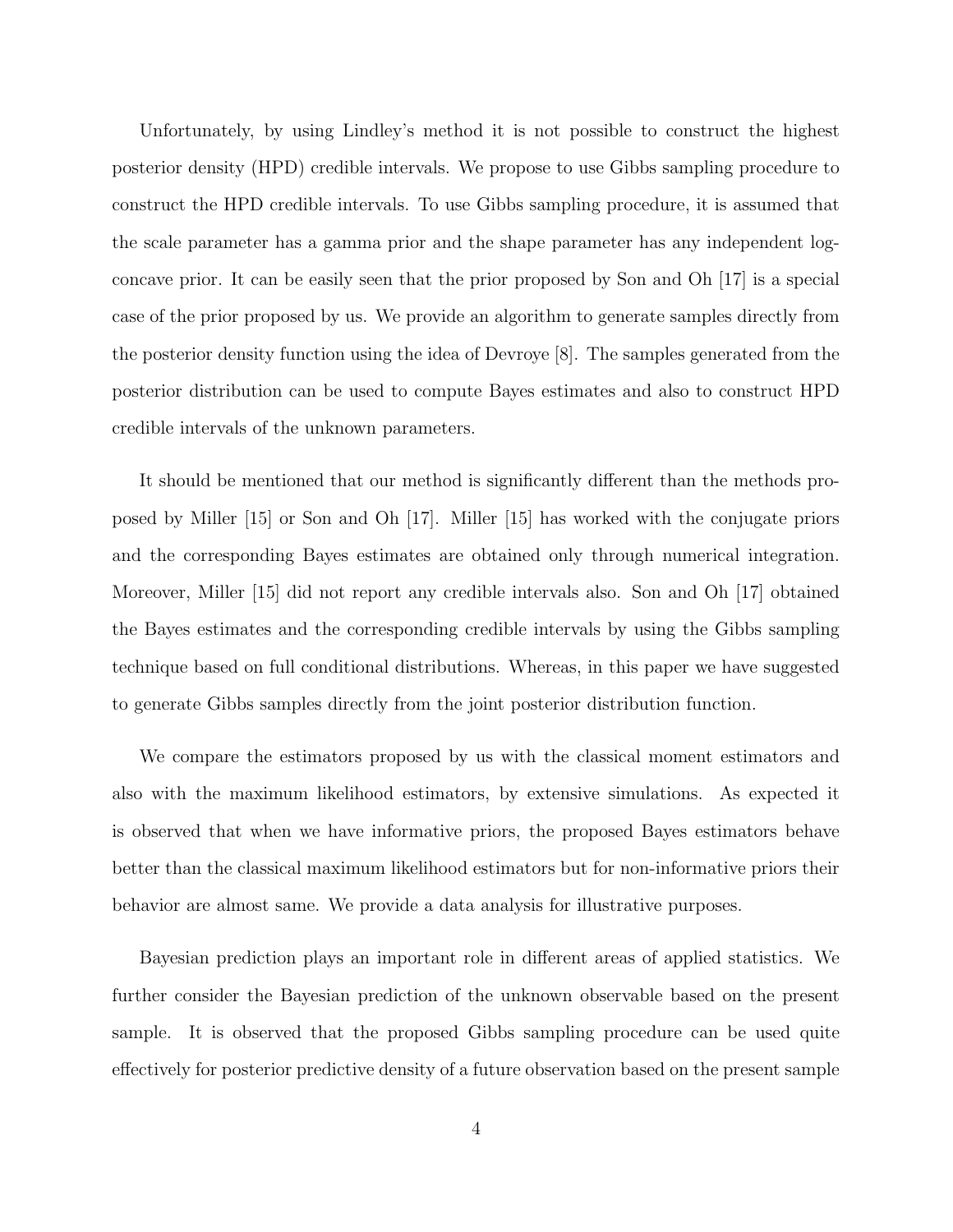and also for constructing the associated predictive interval. We illustrate the procedure with an example.

The rest of the paper is organized as follows. In section 2, we provide the prior and posterior distributions. Approximate Bayes estimates using Lindley's approximation and using Gibbs sampling procedures are described in section 3. Numerical experiments are performed and their results are presented in section 4. One data analysis is performed in section 5 for illustrative purposes. In section 6 we discuss the Bayesian prediction problem, and finally we conclude the paper in section 7.

### 2 PRIOR AND POSTERIOR DISTRIBUTIONS

In this section we explicitly provide the prior and posterior distributions. It is assumed that  ${x_1, \ldots, x_n}$  is a random sample from  $f(\cdot | \lambda, \alpha)$  as given in (1). We assume that  $\lambda$  has a prior  $\pi_1(\cdot)$ , and  $\pi_1(\cdot)$  follows Gamma $(a, b)$ . At this moment we do not assume any specific prior on  $\alpha$ . We simply assume that the prior on  $\alpha$  is  $\pi_2(\cdot)$  and the density function of  $\pi_2(\cdot)$  is log-concave and it is independent of  $\pi_1(\cdot)$ .

The likelihood function of the observed data is

$$
l(x_1, \dots, x_n | \alpha, \lambda) = \frac{\lambda^{n\alpha}}{(\Gamma(\alpha))^n} e^{-\lambda T_1} T_2^{\alpha - 1},
$$
\n(4)

where  $T_1 = \sum^n$  $i=1$  $x_i$  and  $T_2 = \prod_{i=1}^n x_i$ . Note that  $(T_1, T_2)$  are jointly sufficient for  $(\alpha, \lambda)$ . Therefore, the joint density function of the observed data,  $\alpha$  and  $\lambda$  is

$$
l(data, \alpha, \lambda) \propto \frac{1}{(\Gamma(\alpha))^n} \ \lambda^{b+n\alpha-1} \ e^{-\lambda(a+T_1)} T_2^{\alpha-1} \ \pi_2(\alpha). \tag{5}
$$

The posterior density function of  $\{\alpha, \lambda\}$  given the data is

$$
l(\alpha, \lambda|data) = \frac{\frac{1}{(\Gamma(\alpha))^n} \lambda^{a+n\alpha-1} e^{-\lambda(b+T_1)} T_2^{\alpha-1} \pi_2(\alpha)}{\int_0^\infty \int_0^\infty \frac{1}{(\Gamma(\alpha))^n} \lambda^{a+n\alpha-1} e^{-\lambda(b+T_1)} T_2^{\alpha-1} \pi_2(\alpha) d\alpha d\lambda}.
$$
(6)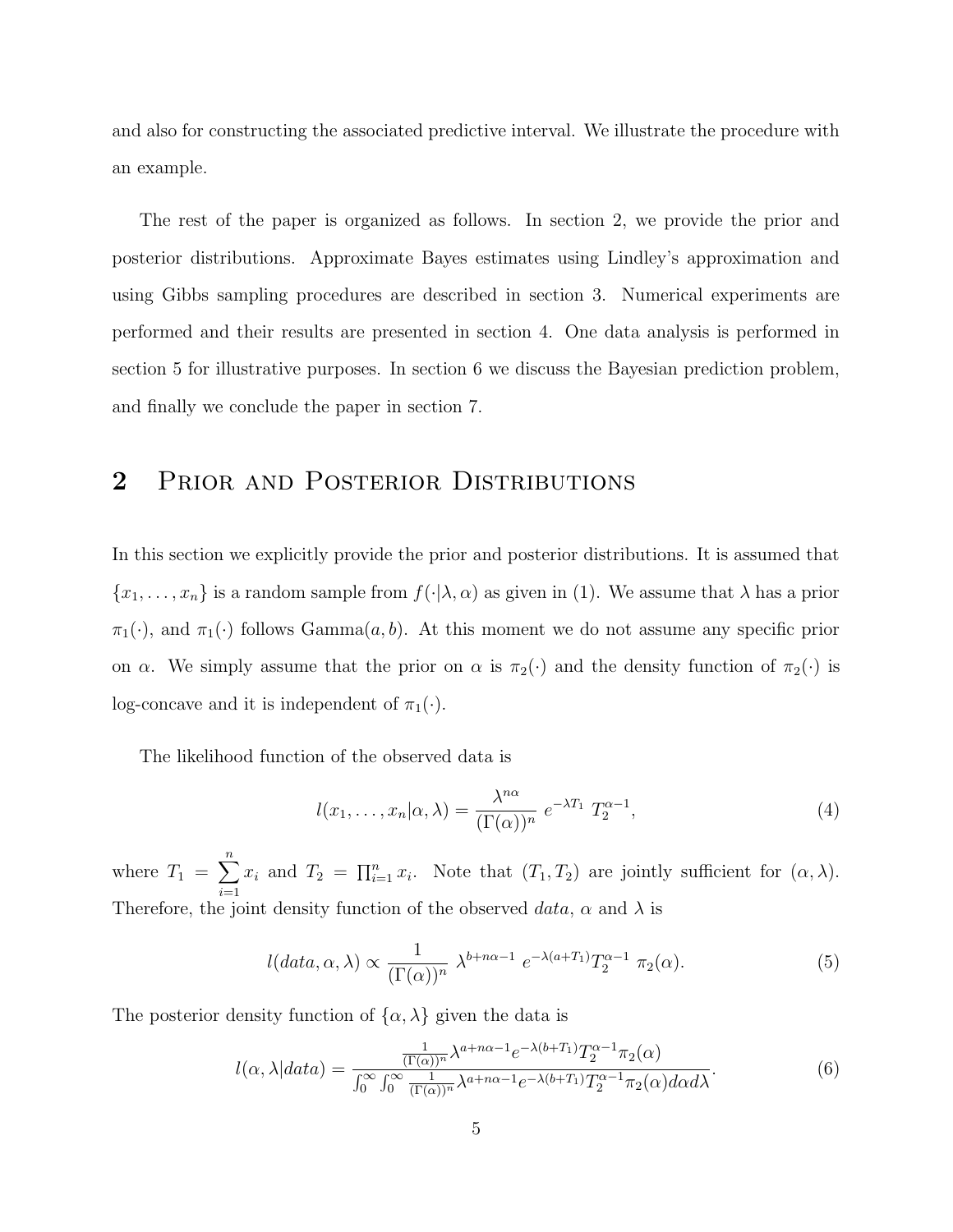From (6) it is clear that the Bayes estimate of  $g(\alpha, \lambda)$ , some function of  $\alpha$  and  $\lambda$  under squared error loss function is the posterior mean, *i.e.* 

$$
\widehat{g}_B(\alpha,\lambda) = \frac{\int_0^\infty \int_0^\infty g(\alpha,\lambda) \frac{1}{(\Gamma(\alpha))^n} \lambda^{a+n\alpha-1} e^{-\lambda(b+T_1)} T_2^{\alpha-1} \pi_2(\alpha) d\alpha d\lambda}{\int_0^\infty \int_0^\infty \frac{1}{(\Gamma(\alpha))^n} \lambda^{a+n\alpha-1} e^{-\lambda(b+T_1)} T_2^{\alpha-1} \pi_2(\alpha) d\alpha d\lambda}.
$$
\n(7)

Unfortunately, (7) cannot be computed for general  $g(\alpha, \lambda)$ . Because of that we provide two different approximations in the next section.

# 3 BAYES ESTIMATION

In this section we provide the approximate Bayes estimates of the shape and scale parameters based on the prior assumptions mentioned in the previous section.

#### 3.1 Lindley's Approximation

It is known that the (7) cannot be computed explicitly even if we take some specific priors on  $\alpha$ . Because of that Lindley [14] proposed the an approximation to compute the ratio of two integrals such as (7). In this case we specify the priors on  $\alpha$  and  $\lambda$ . It is assumed that  $\lambda$ follows  $Gamma(a, b)$  and  $\alpha$  follows  $Gamma(c, d)$  and they are independent. Using the above priors, based on Lindley's approximation, the approximate Bayes estimates of  $\alpha$  and  $\lambda$  under the squared error loss function are;

$$
\hat{\alpha}_B = \hat{\alpha} + \frac{1}{2n(\hat{\alpha}\psi'(\hat{\alpha}) - 1)^2} \left[ -\psi''(\hat{\alpha})\hat{\alpha}^2 + \psi'(\hat{\alpha})\hat{\alpha} - 2 \right] + \frac{a + c - 2 - d\hat{\alpha} - b\hat{\lambda}}{n(\hat{\alpha}\psi'(\hat{\alpha}) - 1)}, \quad (8)
$$

$$
\widehat{\lambda}_B = \widehat{\lambda} + \frac{\widehat{\alpha}\widehat{\lambda}}{2n(\widehat{\alpha}\psi'(\widehat{\alpha}) - 1)^2} \left[ -\psi''(\widehat{\alpha}) + 2(\psi'(\widehat{\alpha}))^2 - \frac{3\psi'(\widehat{\alpha})}{\widehat{\alpha}} \right] + \frac{\widehat{\lambda}}{n(\widehat{\alpha}\psi'(\widehat{\alpha}) - 1)} \left( \frac{c - 1}{\widehat{\alpha}} - d \right) + \frac{\widehat{\lambda}^2\psi'(\widehat{\alpha})}{n(\widehat{\alpha}\psi'(\widehat{\alpha}) - 1)} \left( \frac{a - 1}{\widehat{\lambda}} - b \right),
$$
\n(9)

respectively. Here  $\hat{\alpha}$  and  $\hat{\lambda}$  are the MLEs of  $\alpha$  and  $\lambda$  respectively. Moreover,  $\psi(x) =$ d  $\frac{d}{dx}$  ln  $\Gamma(x)$ ,  $\psi'(x)$  and  $\psi''(x)$  are its first and second derivatives respectively. The exact derivations of (8) and (9) can be obtained in Appendix A.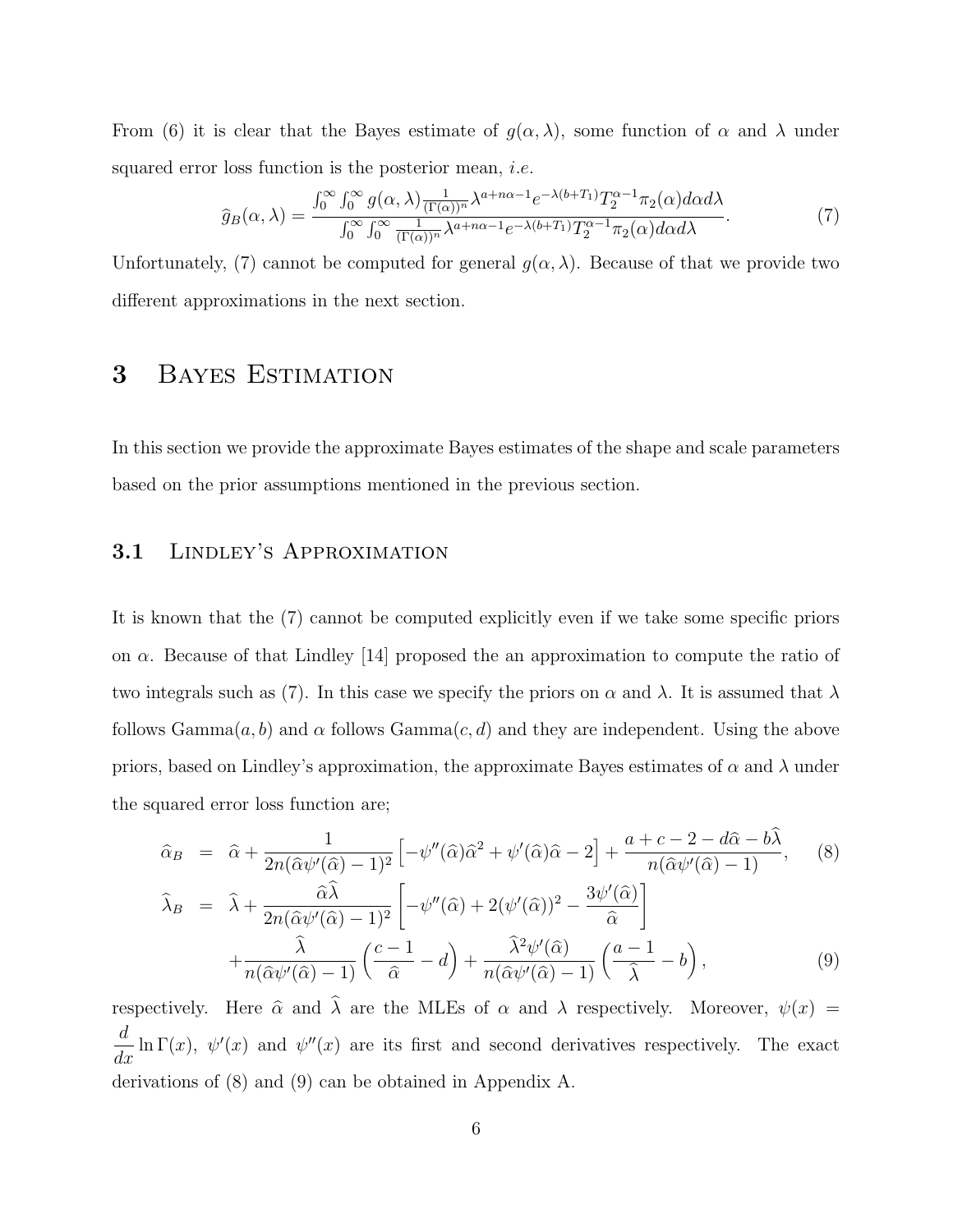Although using Lindley's approximation we can obtain the Bayes estimates, but obtaining the HPD credible intervals are not possible. In the next subsection we propose Gibbs sampling procedure to generate samples from the posterior density function and in turn to compute Bayes estimates and HPD credible intervals.

#### 3.2 GIBBS SAMPLING PROCEDURE

In this subsection we propose Gibbs sampling procedure to generate samples from the posterior density function (6) under the assumption that  $\lambda$  follows Gamma $(a, b)$  and  $\alpha$  has any log-concave density function  $\pi_2(\alpha)$  and they are independent. We need the following results for further development.

THEOREM 1: The conditional distribution of  $\lambda$  given  $\alpha$  and data is Gamma $(b + n\alpha, a + T_1)$ . PROOF: Trivial and therefore it is omitted.

THEOREM 2: The posterior density of  $\alpha$  given the *data* is

$$
l(\alpha|data) \propto \frac{\Gamma(a+n\alpha)}{(\Gamma(\alpha))^n} \times \frac{T_2^{\alpha-1}}{(b+T_1)^{a+n\alpha}} \times \pi_2(\alpha),\tag{10}
$$

and  $l(\alpha|data)$  is log-concave.

PROOF: The first part is trivial so it is omitted and for the second part see Appendix B.

Now using Theorems 1 and 2 and following the idea of Geman and Geman [10], we propose the following scheme to generate  $(\alpha, \lambda)$  from the posterior density function (10). Once we have the mechanism to generate samples from (10), we can use the samples to compute the approximate Bayes estimates and also to construct the HPD credible intervals.

#### ALGORITHM:

• Step 1: Generate  $\alpha_1$  from the log-concave density function (10) using the method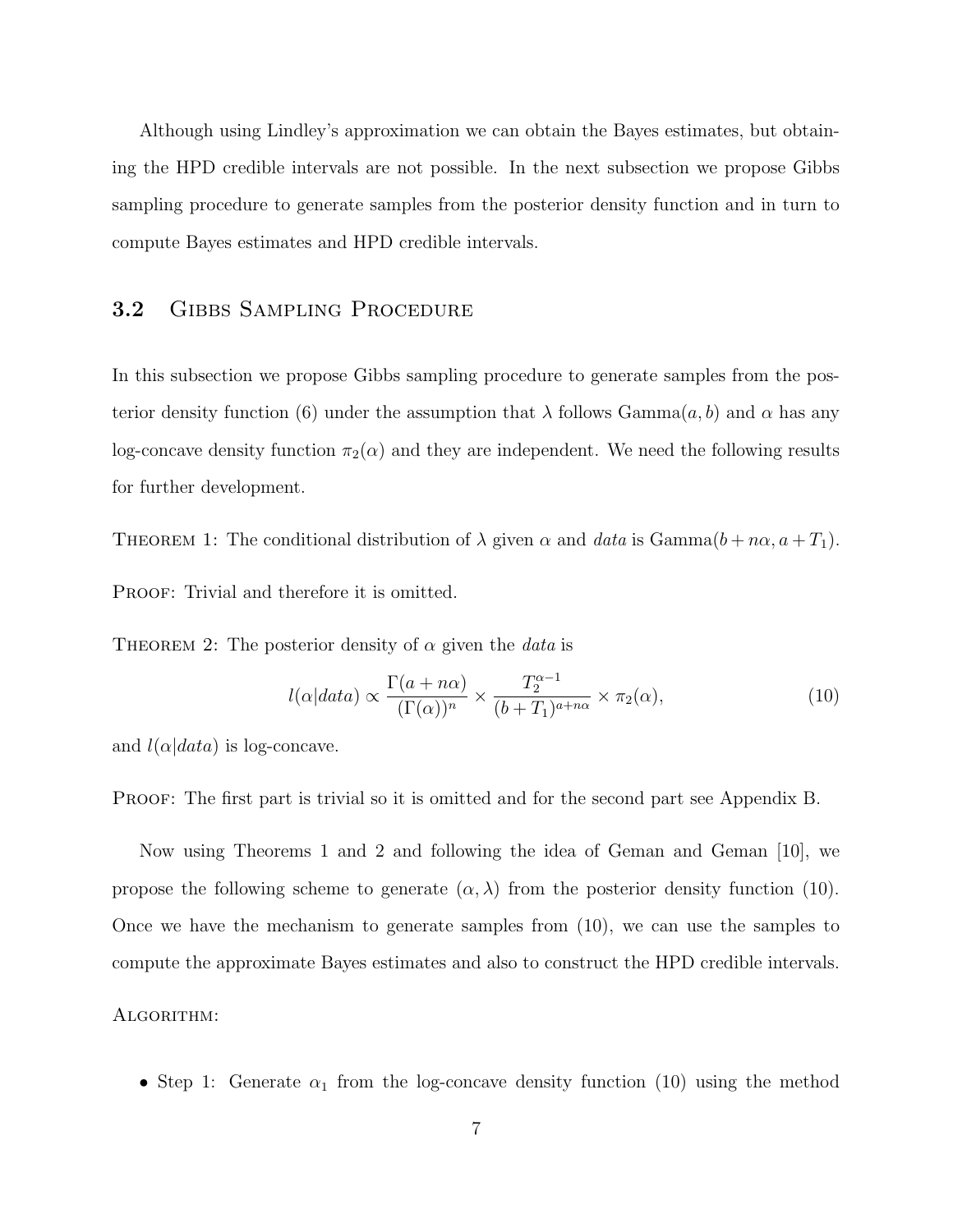proposed by Devroye [8].

- Step 2: Generate  $\lambda_1$  from Gamma $(a + n\alpha_1, b + T_1)$ .
- Step 3: Obtain the posterior samples  $(\alpha_1, \lambda_1), \ldots, (\alpha_M, \lambda_M)$  by repeating the Steps 1 and 2, M times.
- Step 4: The Bayes estimates of  $\alpha$  and  $\lambda$  with respect to the squared error loss function are

$$
\widehat{E}(\alpha|data) = \frac{1}{M} \sum_{k=1}^{M} \alpha_k \quad \text{and} \quad \widehat{E}(\lambda|data) = \frac{1}{M} \sum_{k=1}^{M} \lambda_k
$$

respectively. Then obtain the posterior variance of  $\alpha$  and  $\lambda$  as

$$
\widehat{V}(\alpha|data) = \frac{1}{M} \sum_{k=1}^{M} (\alpha_k - \widehat{E}(\alpha|data))^{2} \text{ and } \widehat{V}(\lambda|data) = \frac{1}{M} \sum_{k=1}^{M} (\lambda_k - \widehat{E}(\lambda|data))^{2},
$$

respectively

• Step 5: To compute the HPD credible interval of  $\alpha$  order  $\alpha_1, \ldots, \alpha_M$  as  $\alpha_{(1)} < \ldots <$  $\alpha_{(M)}$ . Then construct all the 100(1- $\beta$ )% credible intervals of  $\alpha$  say

$$
(\alpha_{(1)}, \alpha_{[M(1-\beta)]}), \ldots, (\alpha_{([M\beta])}, \alpha_{(M)}).
$$

Here  $[x]$  denotes the largest integer less than or equal to x. Then the HPD credible interval of  $\alpha$  is that interval which has the shortest length. Similarly, the HPD credible interval of  $\lambda$  also can be constructed.

### 4 SIMULATION STUDY

In this section we investigate the performance of the proposed estimators through a simulation study. The simulation study is carried out for different sample size and with different hyper parameter values. In particular we take sample sizes  $n=10, 15, 25$  and 50. Both noninformative and informative priors are used for the shape and scale parameters. In case of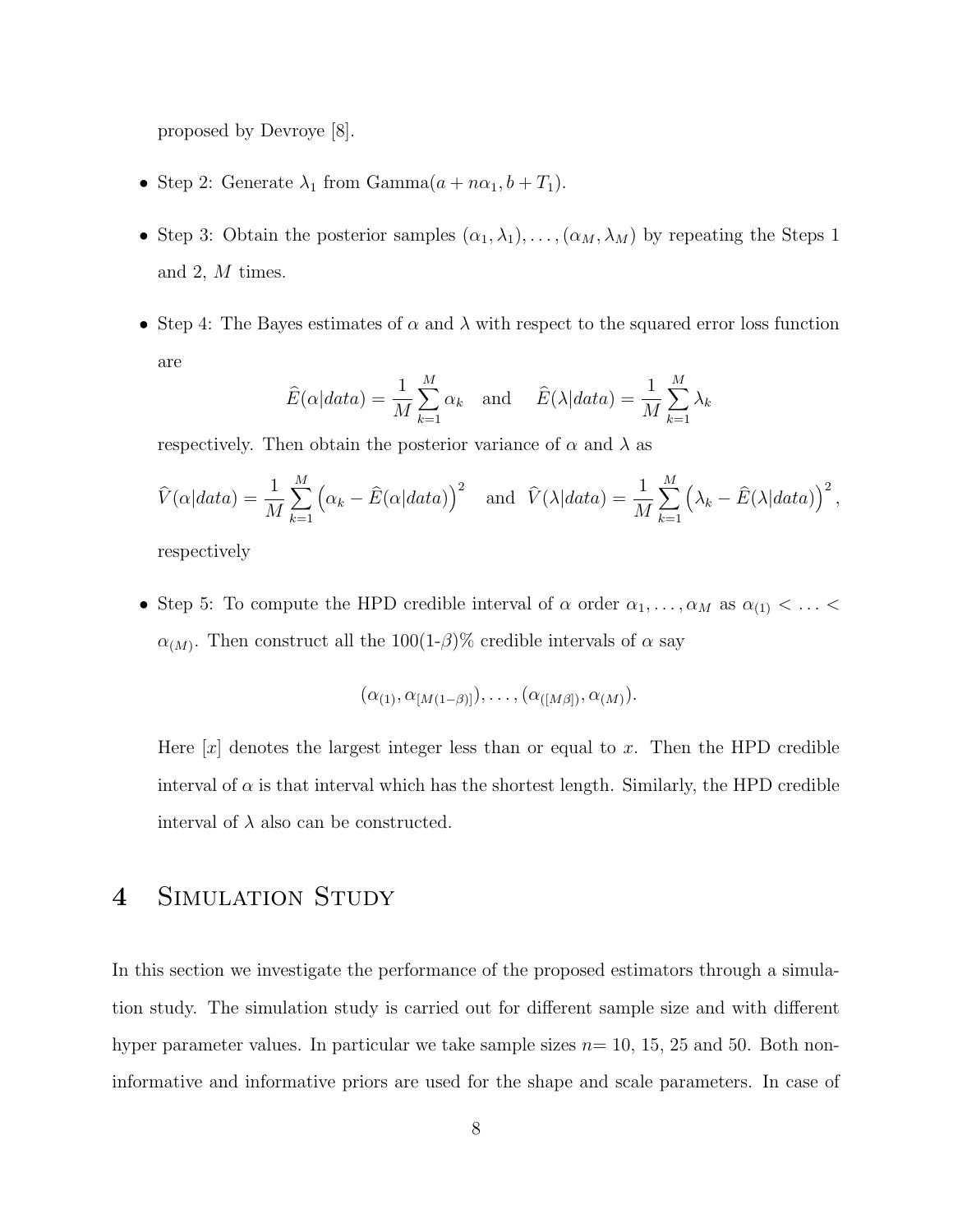non-informative prior we take  $a = b = c = d = 0$ . We call it as Prior 0. For the informative prior, we chose  $a = b = 5$ ,  $c = 2.25$  and  $d=1.5$ . We call it as Prior 1. In all these cases, we generate observation from a gamma distribution with  $\alpha = 1.5$  and  $\lambda = 1$ . We compute the Bayes estimates using squared error loss function in all cases. For a particular sample, we compute Bayes estimate using Lindley's approximation, and Bayes estimate using 10000 MCMC samples. The 95% credible intevals are also computed using the MCMC samples. For comparison purpose we compute moment estimates (ME) and maximum likelihood estimates (MLE) and 95% confidence interval using the observed Fisher information matrix. We report average estimates obtained by all the methods along with mean squared error in parentheses in Table 1. The average 95% confidence intervals and HPD credible lengths are presented in Table 2. Since in all the cases the coverage percentages are very close to the nominal value, they are not reported here. All the results of Tables 1 and 2 are based on 1000 replications.

Table 1: The average values of the moment estimators (ME), maximum likelihood estimators (MLE) and Bayes estimator under Prior 0 and Prior 1 along with the MSE's in parentheses. In each cell, the first and second entry corresponds to  $\alpha$  and  $\lambda$ , respectively.

| $\boldsymbol{n}$ | MЕ           | MLE          |              | Bayes(Lindley)              | Bayes(MCMC)  |              |  |  |
|------------------|--------------|--------------|--------------|-----------------------------|--------------|--------------|--|--|
|                  |              |              | Prior 0      | $\overline{\text{Prior}}$ 1 | Prior 0      | Prior 1      |  |  |
| 10               | 2.151(1.308) | 1.905(0.746) | 1.761(0.579) | 1.218(0.119)                | 1.733(0.533) | 1.544(0.089) |  |  |
|                  | 1.488(0.750) | 1.348(0.518) | 1.246(0.391) | 0.806(0.045)                | 1.216(0.381) | 1.063(0.035) |  |  |
| 15               | 1.902(0.649) | 1.726(0.335) | 1.642(0.271) | 1.316(0.092)                | 1.649(0.314) | 1.546(0.088) |  |  |
|                  | 1.305(0.388) | 1.186(0.222) | 1.128(0.183) | 0.854(0.037)                | 1.137(0.202) | 1.046(0.037) |  |  |
| 25               | 1.744(0.320) | 1.637(0.162) | 1.589(0.141) | 1.447(0.059)                | 1.575(0.156) | 1.532(0.065) |  |  |
|                  | 1.169(0.173) | 1.100(0.098) | 1.068(0.087) | 0.957(0.042)                | 1.079(0.111) | 1.035(0.034) |  |  |
| 50               | 1.627(0.129) | 1.563(0.067) | 1.541(0.062) | 1.520(0.031)                | 1.540(0.060) | 1.512(0.026) |  |  |
|                  | 1.086(0.077) | 1.049(0.043) | 1.035(0.041) | 1.015(0.017)                | 1.050(0.041) | 1.020(0.019) |  |  |

Some of the points are quite clear from Tables 1 and 2. As expected it is observed that as the sample size increases in all the cases the average biases and the mean squared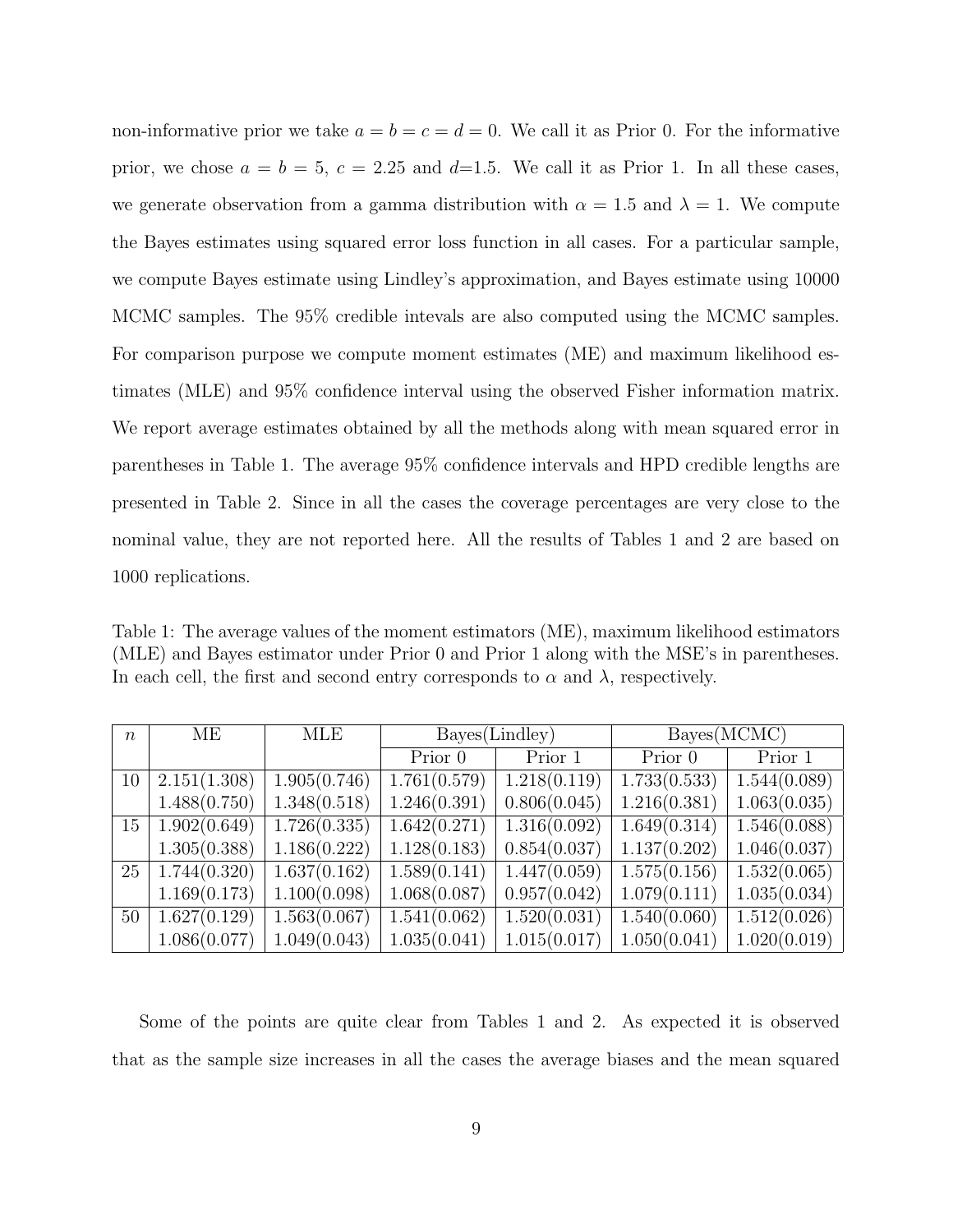| Estimator | Parameter | $\, n$         |                |                |                |  |  |
|-----------|-----------|----------------|----------------|----------------|----------------|--|--|
|           |           | 10             | 15             | 25             | 50             |  |  |
| MLE       | $\alpha$  | (0.372, 3.690) | (0.607, 2.975) | (0.823, 2.533) | (1.009, 2.137) |  |  |
|           |           | (0.108, 2.789) | (0.300, 2.215) | (0.470, 1.836) | (0.616, 1.512) |  |  |
| MCMC      | $\alpha$  | (0.174, 3.373) | (0.304, 2.861) | (0.471, 2.410) | (0.715, 2.069) |  |  |
| (Prior 0) |           | (0.042, 2.561) | (0.113, 2.117) | (0.222, 1.749) | (0.392, 1.470) |  |  |
| MCMC      | $\alpha$  | (0.380, 2.373) | (0.464, 2.281) | (0.580, 2.146) | (0.782, 1.948) |  |  |
| (Prior 1) |           | (0.214, 1.665) | (0.254, 1.591) | (0.322, 1.504) | (0.445, 1.364) |  |  |

Table 2: The average 95% confidence intervals and HPD credible intervals.

errors decrease. It verifies the consistency properties of all the estimates. In Table 1 it is observed that the performance of Bayes estimates obtained using Lindley's approximation and Gibbs sampling procedure are quite similar in nature. That suggests that Lindley's approximation works quite well in this case. Moreover, the behavior (average biases and the mean squared errors) of the Bayes estimates under Prior 0 are very similar with the corresponding behavior of the MLEs, and they perform better than the moment estimates. The same phenomena were observed by Son and Oh [17]. But while using informative prior (Prior 1), the performance of the Bayes estimates are much better than the corresponding MLEs.

In Table 2 it is observed that the average confidence/ credible lengths decrease as the sample size increases. The asymptotic confidence intervals or the HPD credible intervals are slightly skewed for small sample sizes, but they became symmetric for large sample sizes. The performance of the Bayes estimates behave in a very similar manner with the corresponding MLEs (based on average confidence/ credible lengths and coverage percentages) when noninformative priors are used. But when we use the informative priors, the performance of the Bayes estimates are much better than the corresponding MLEs in terms of the shorter confidence/ credible lengths, although, the coverage percentages are properly maintained. Therefore, it is clear that if we have some prior information, the Bayes estimators and the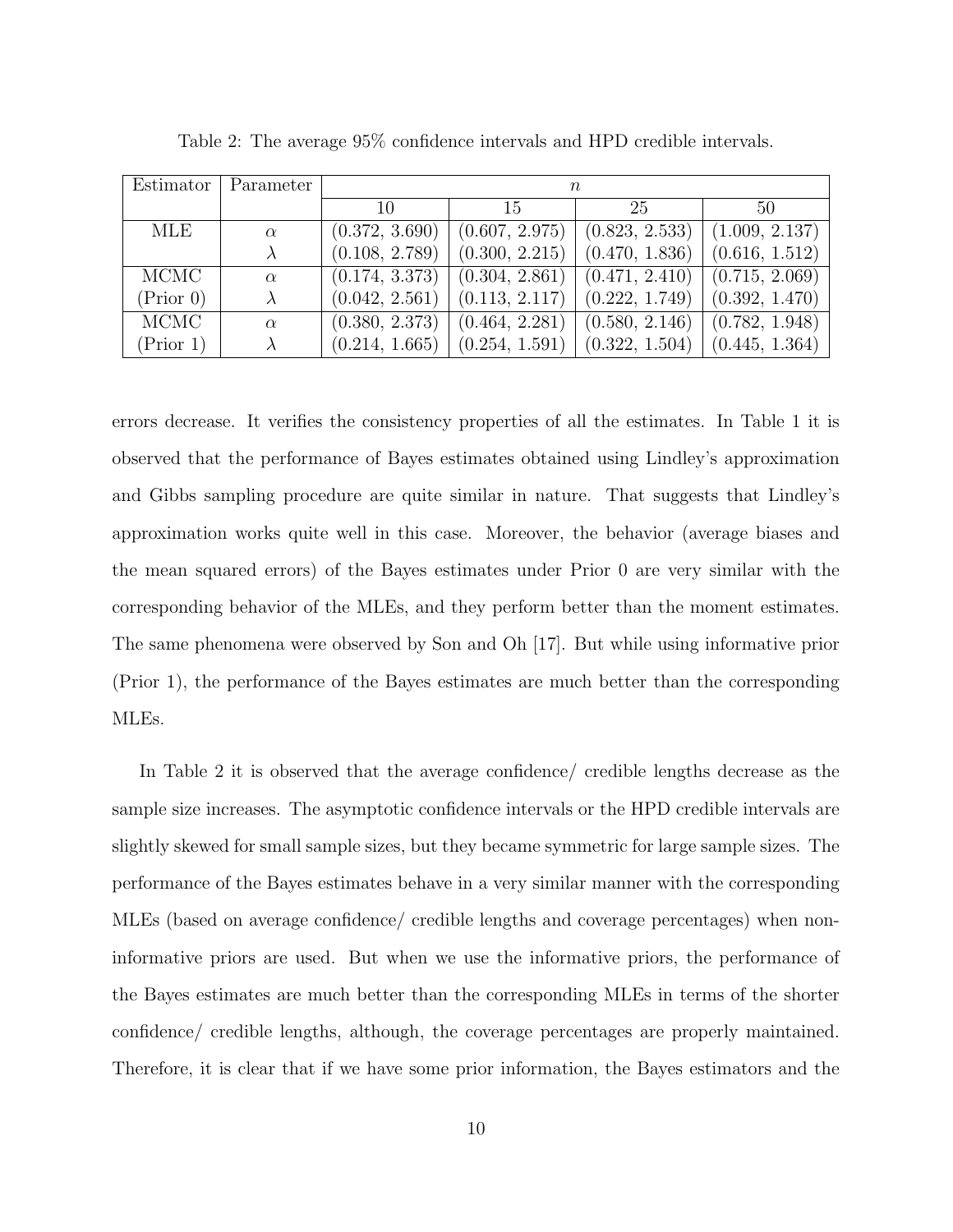corresponding credible intervals should be used rather than the MLEs and the associated asymptotic confidence intervals.

#### 5 Data Analysis

In this section we analyze a data set from Lawless [13] to illustrate our methodology. The data on survival times in weeks for 20 male rat that were exposed to a high level of radiation are given below.

|  |  | 152 152 115 109 137 88 94 77 160 165 |  |  |  |
|--|--|--------------------------------------|--|--|--|
|  |  | 125 40 128 123 136 101 62 153 83 69  |  |  |  |

The sample mean and the sample variance are 113.45 and 1280.89 respectively. That gives the moment estimates of  $\alpha$  and  $\lambda$  as  $\hat{\alpha}_{ME} = 10.051$  and  $\hat{\lambda}_{ME} = 0.089$ . The maximum likelihood estimate of the parameters are  $\hat{\alpha}_{MLE} = 8.799$  and  $\hat{\lambda}_{MLE} = 0.078$  with the corresponding asymptotic variances as 7.46071 and 0.00061 respectively. Using these asymptotic variances, we obtain the 95% confidence intervals for  $\alpha$  and  $\lambda$  as (3.4454, 14.1526) and (0.0296, 0.1264), respectively.

We further calculate the Bayes estimates of the unknown parameters, by using Lindley's approximation and Gibbs sampling procedure discussed before. Since we do not have any prior information we consider non-informative priors only for both the parameters. The Bayes estimates of  $\alpha$  and  $\lambda$  based on Lindley's approximation are  $\hat{\alpha}_{BL} = 8.391$  and  $\hat{\lambda}_{BL} =$ 0.0740. The Bayes estimates of the parameters by Gibbs sampling method based on 10000 MCMC samples are  $\hat{\alpha}_{MC} = 8.397$  and  $\hat{\lambda}_{MC} = 0.071$ . The 95% HPD credible intervals for  $\alpha$ and  $\lambda$  are (2.8252, 15.0854) and (0.0246, 0.1349), respectively.

As it has been observed in the simulation study, here also it is observed that the Bayes estimates and MLEs are very close to each other and they are different than the moment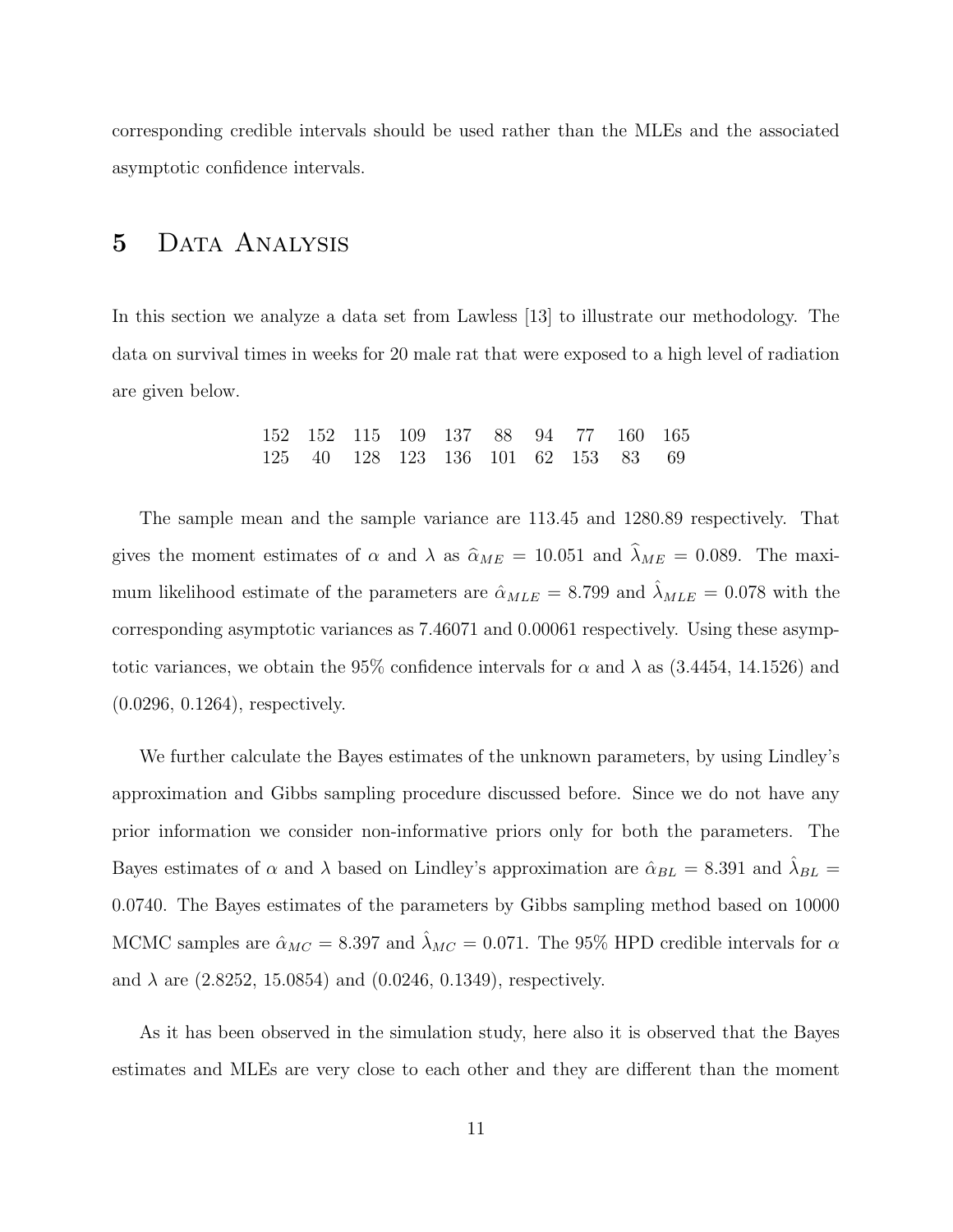estimators. One of the natural question is whether gamma distribution fits this data set or not. There are several methods available to test the goodness of fit of a particular model to a given data set. For example Pearson's  $\chi^2$  test, and Kolomogorov-Smirnov test are extensively being used in practice. Since, for small sample sizes  $\chi^2$  test does not work well, we prefer to use the Kolomogorov-Smirnov test only.

We have computed the Kolomogorov-Smirnov distances between the empirical distribution function and the fitted distribution functions, and the associated  $p$  values (reported within brackets) for MEs, MLEs, Bayes (Lindley) and Bayes (GS) and they are 0.148 (0.741), 0.145 (0.760), 0.138 (0.811) and 0.128 (0.873). Therefore, based on the Kolomogorov-Smirnov distances we can say that all the methods work quite well but the Bayes estimates based on Gibbs sampling method performs slightly better than the rest.

### 6 Bayes Prediction

The Bayes prediction of unknown observable belongs to a future sample based on current available sample, known as informative sample, is an important feature in Bayes analysis, see for example Al-Jarallah and Al-Hussaini [2]. Al-Hussaini [1] provided a number of references on applications of Bayes predictions in different areas of applied statistics. In this section, we mainly consider the estimation of posterior predictive density of a future observation, based on the current data. The objective is to provide an estimate of the posterior predictive density function of the future observations of an experiment based on the results obtained from an informative experiment, see for example Dunsmore [9] for a nice discussion on this particular topic.

Let y be a future observation independent of the given  $data x_1, \ldots, x_n$ . Then the posterior predictive density of y given the observed data is defined as (see for example Chen Shao and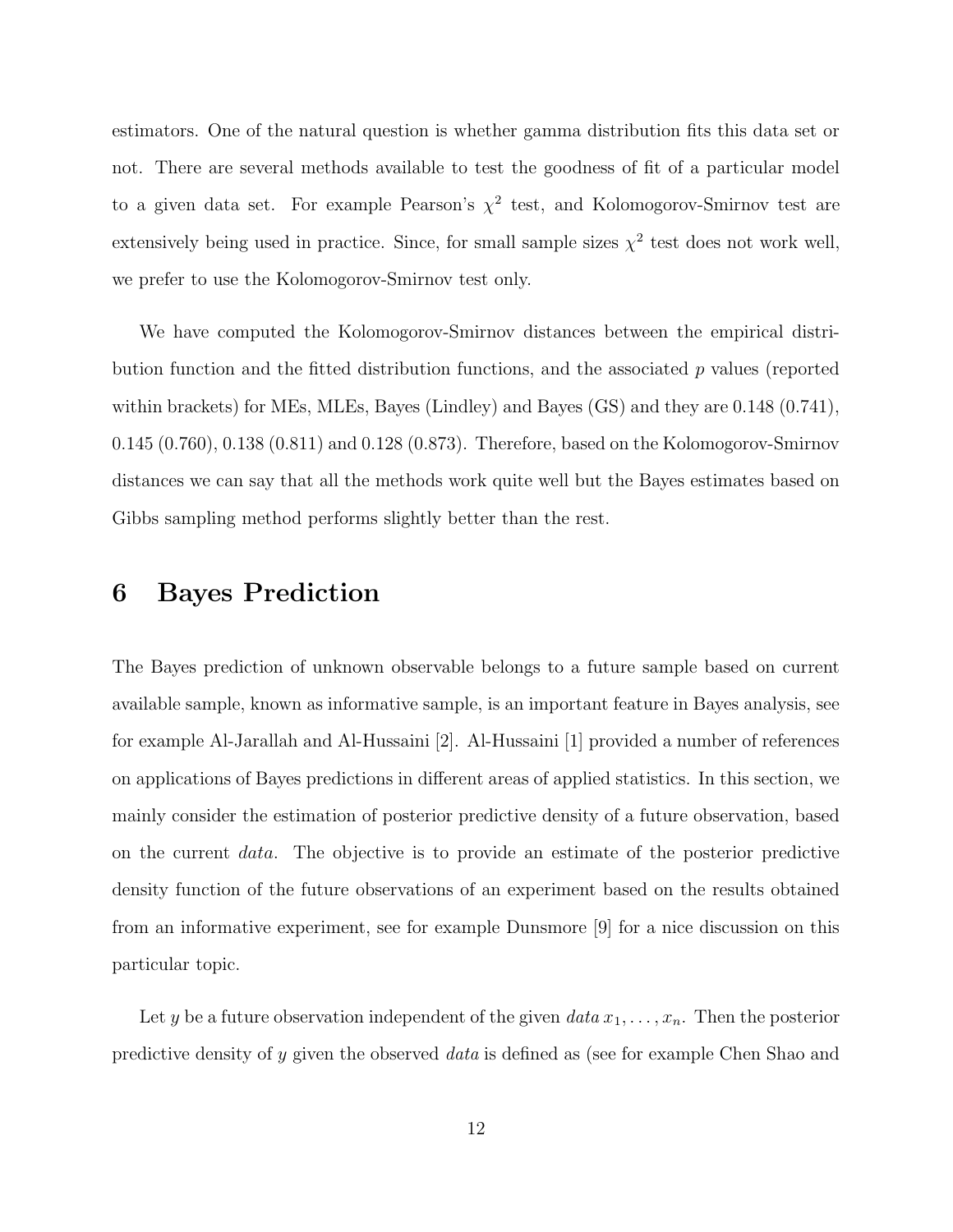Ibrahim [6].

$$
\pi(y|data) = \int_0^\infty \int_0^\infty f(y|\alpha, \lambda) \pi(\alpha, \lambda|data) d\alpha d\lambda.
$$
 (11)

Let us consider a future sample  $\{y_1, \ldots, y_m\}$  of size m, independent of the informative sample  ${x_1, \ldots, x_n}$  and let  $y_{(1)} <, \ldots, < y_{(r)} <, \ldots, y_{(m)}$  be the sample order statistics. Suppose we are interested in the predictive density of the future order statistic  $y_{(r)}$  given the informative set of data  $\{x_1, \ldots, x_n\}$ . If the probability density function of the r th order statistic in the future sample is denoted by  $g_{(r)}(\cdot | \alpha, \lambda)$ , then

$$
g_{(r)}(y|\alpha,\lambda) = \frac{m!}{(r-1)!(m-r)!} \left[F(y|\alpha,\lambda)\right]^{r-1} \left[1 - F(y|\alpha,\lambda)\right]^{m-r} f(y|\alpha,\lambda),\tag{12}
$$

here  $f(\cdot | \alpha, \lambda)$  is same as (1) and  $F(\cdot | \alpha, \lambda)$  denotes the corresponding cumulative distribution function of  $f(\cdot | \alpha, \lambda)$ . If we denote the the predictive density of  $y_{(r)}$  as  $g^*_{(r)}(\cdot | \eta)$  data), then

$$
g_{(r)}^*(y|data) = \int_0^\infty \int_0^\infty g_{(r)}(y|\alpha,\lambda) l(\alpha,\lambda|data) d\alpha d\lambda, \tag{13}
$$

where  $l(\alpha, \lambda|data)$  is the joint posterior density of  $\alpha$  and  $\lambda$  as provided in (6). It is immediate that  $g^*_{(r)}(y|data)$  cannot be expressed in closed form and hence it cannot be evaluated analytically.

Now we propose a simulation consistent estimator of  $g^*_{(r)}(y|data)$ , which can be obtained by using the Gibbs sampling procedure described in section 3. Suppose  $\{(\alpha_i, \lambda_i), i =$  $1, \ldots, M$  is an MCMC sample obtained from  $l(\alpha, \lambda | data)$  using the Gibbs sampling technique described in Section 3.2, then a simulation consistent estimator of  $g^*_{(r)}(y|data)$  can be obtained as;

$$
\hat{g}_{(r)}^*(y|data) = \frac{1}{M} \sum_{i=1}^{M} g_{(r)}(y|\alpha_i, \lambda_i).
$$
\n(14)

Along the same line if we want to estimate the predictive distribution of  $y_{(r)}$ , say  $G^*_{(r)}(\cdot|data)$ , then a simulation consistent estimator of  $G^*_{(r)}(y|data)$  can be obtained as

$$
\hat{G}_{(r)}^{*}(y|data) = \frac{1}{M} \sum_{i=1}^{M} G_{(r)}(y|\alpha_i, \lambda_i),
$$
\n(15)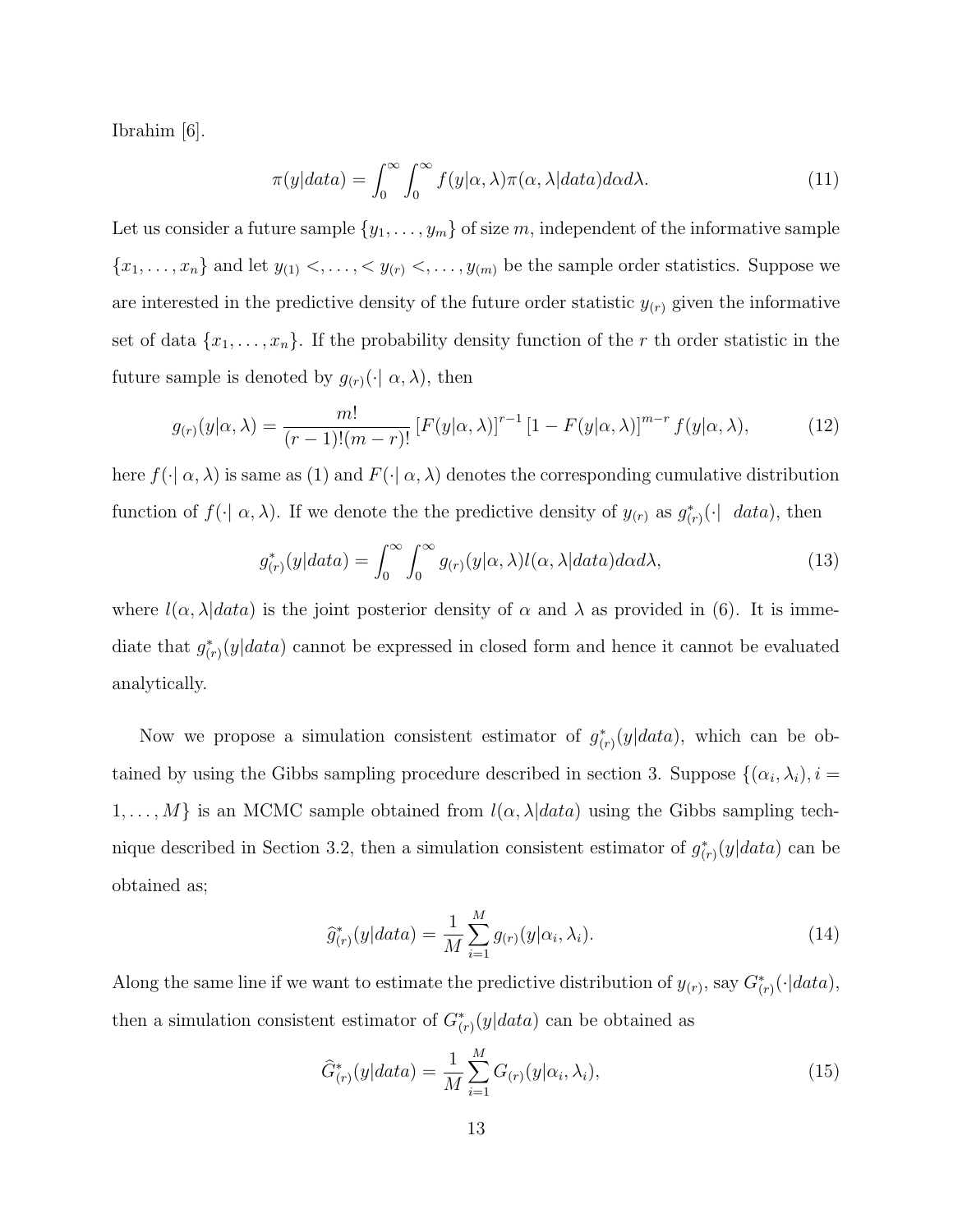here  $G_{(r)}(y|\alpha,\lambda)$  denotes the distribution function of the density function  $g_{(r)}(y|\alpha,\lambda)$ , *i.e.* 

$$
G_{(r)}(y|\alpha,\lambda) = \frac{m!}{(r-1)!(m-r)!} \int_0^y [F(z|\alpha,\lambda)]^{r-1} [1 - F(z|\alpha,\lambda)]^{m-r} f(z|\alpha,\lambda) dz,
$$
  

$$
= \frac{m!}{(r-1)!(m-r)!} \int_0^{F(y|\alpha,\lambda)} u^{r-1} (1-u)^{m-r} du.
$$
 (16)

It should be noted that the same MCMC sample  $\{(\alpha_i, \lambda_i), i = 1, \ldots, M\}$  can be used to compute  $\hat{g}^*_{(r)}(y|data)$  or  $\hat{G}^*_{(r)}(y|data)$  for all y.

Another important problem is to construct a two sided predictive interval of the r-th order statistic  $Y_{(r)}$  from a future sample  $\{Y_1, \ldots, Y_m\}$  of size m, independent of the informative sample  $\{x_1, \ldots, x_n\}$ . Now we briefly discuss how to construct a 100 $\beta$ % predictive interval for  $Y_{(r)}$ . Note that a symmetric 100 $\beta$ % predictive interval for  $Y_{(r)}$  can be obtained by solving the following two equations for the lower bound  $L$  and upper bound  $U$ , see for example Al-Jarallah and Al-Hussaini [2],

$$
\frac{1+\beta}{2} \quad = \quad P\left[Y_{(r)} > L|data\right] = 1 - G^*_{(r)}(L|data), \quad \Rightarrow \quad G^*_{(r)}(L|data) = \frac{1}{2} - \frac{\beta}{2}, \tag{17}
$$

$$
\frac{1-\beta}{2} \quad = \quad P\left[Y_{(r)} > U|data\right] = 1 - G_{(r)}^*(U|data), \quad \Rightarrow \quad G_{(r)}^*(U|data) = \frac{1}{2} + \frac{\beta}{2}.\tag{18}
$$

A one-sided predictive interval of the form  $(L, \infty)$  with the coverage probability  $\beta$  can be obtained by solving

$$
P\left[Y_{(r)} > L|data\right] = \beta \Rightarrow G^*_{(r)}(L|data) = 1 - \beta \tag{19}
$$

for L. Similarly, a one-sided predictive interval of the form  $(0, U)$  with the coverage probability  $\beta$  can be obtained by solving

$$
P\left[Y_{(r)} > U|data\right] = 1 - \beta \Rightarrow G^*_{(r)}(U|data) = \beta,
$$
\n(20)

for  $U$ . It is not possible to obtain the solutions analytically. We need to apply suitable numerical techniques for solving these non-linear equations.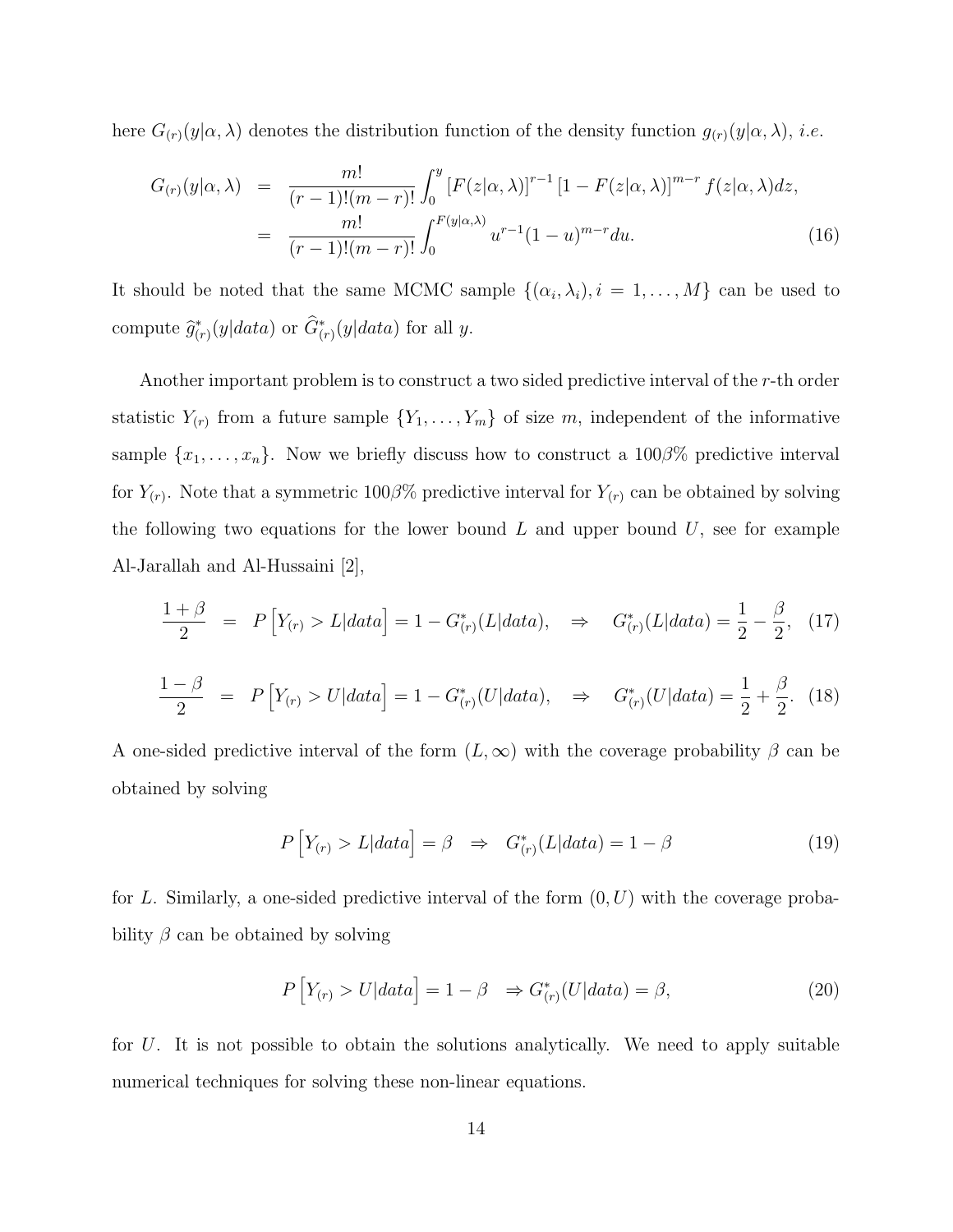#### 6.1 Example

For illustrative purposes, we would like to estimate the posterior predictive density of the first order statistic and also would like to construct a 95% symmetric predictive interval of the first order statistic of a future sample of size 20, based on the observation provided in the previous section.

Using the same 10000 Gibbs sample obtained before, we estimate the posterior predictive density function and also the posterior predictive distribution of the first order statistic as provided in (14) and (15) respectively. They are presented in Figure 1.

As it has been mentioned before that the construction of the predictive interval is possible only by solving non-linear equations (17) and (18). In this case we obtain the 95% symmetric predictive interval of the future first order statistic as (19.534, 80.912).



Figure 1: (a) Posterior predictive density function, (b) Posterior predictive distribution function of the first order statistic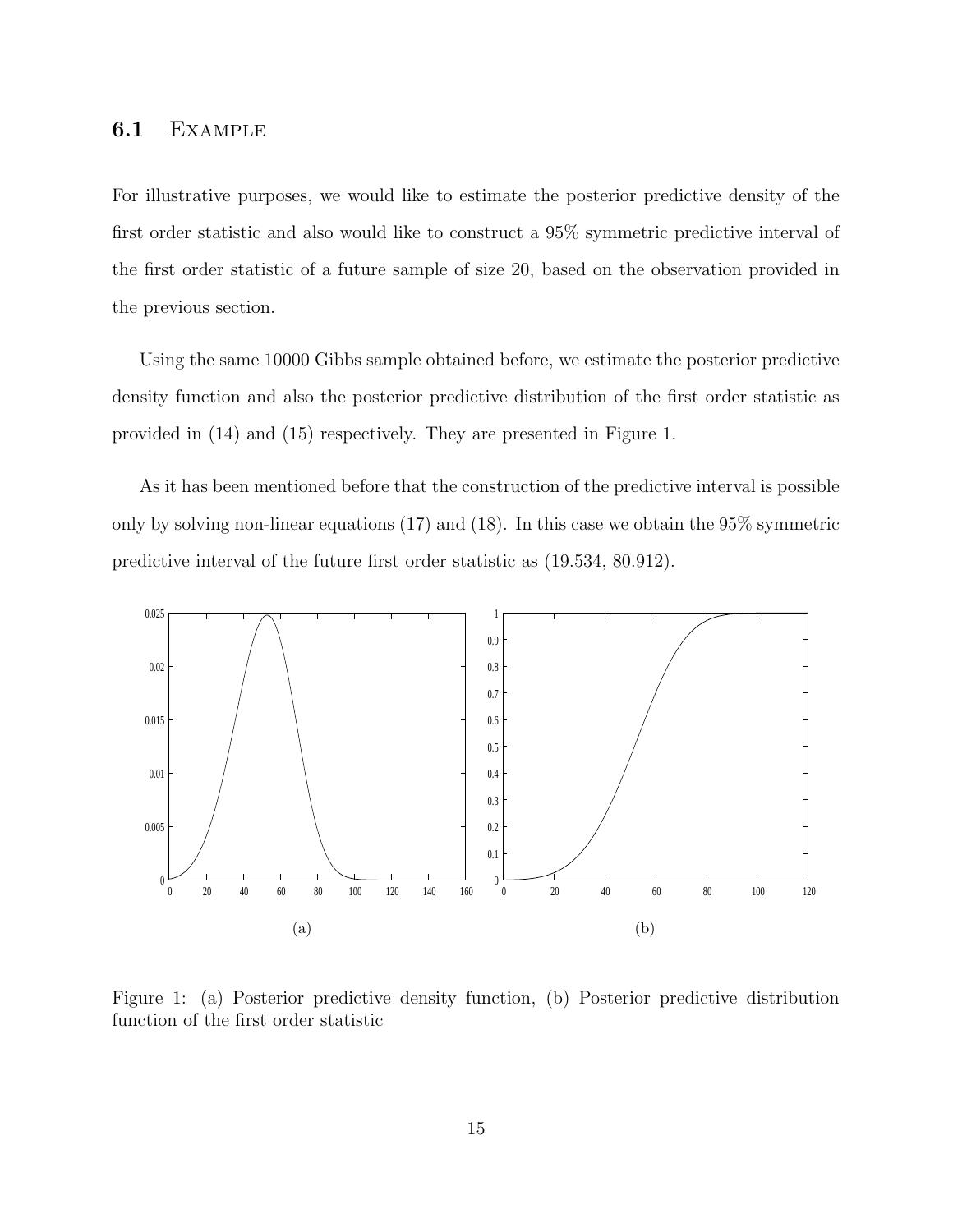### 7 Conclusions

In this paper we have considered the Bayesian inference of the unknown parameters of the two-parameter gamma distribution. It is an well known problem. It is assumed that the scale parameter has a gamma distribution, the shape parameter has any log-concave density function and they are independently distributed. The assumed priors are quite flexible in nature. We obtain the Bayes estimates and the corresponding credible intervals using Gibbs sampling procedure. Simulation results suggest that the Bayes estimates with noninformative priors behave like the maximum likelihood estimates, but for informative priors the Bayes estimates behave much better than the maximum likelihood estimates. As it had been mentioned before that Son and Oh [17] also considered the same problem and obtained the Bayes estimates and the associate credible intervals using Gibbs sampling technique under the assumption of vague priors. The priors proposed by Son and Oh [17] can be obtained as a special case of the priors proposed by us in this paper. Moreover, Son and Oh [17] generated the Gibbs samples from the full conditional distributions using adaptive rejection sampling technique. Whereas, we have generated the Gibbs samples, directly from the joint posterior density function. It is natural that generating Gibbs samples directly from the joint posterior density function, if possible, is preferable than generating from the full conditional distribution functions.

We have also considered the Bayesian prediction of the unknown observable based on the observed *data*. It is observed that in estimating the posterior predictive density function at any point, the Gibbs sampling procedure can be used quite effectively. Although, for constructing the predictive interval of a future observation, we need to solve two non-linear equations. Efficient numerical procedure is needed to solve these non-linear equations. More work is needed in this direction.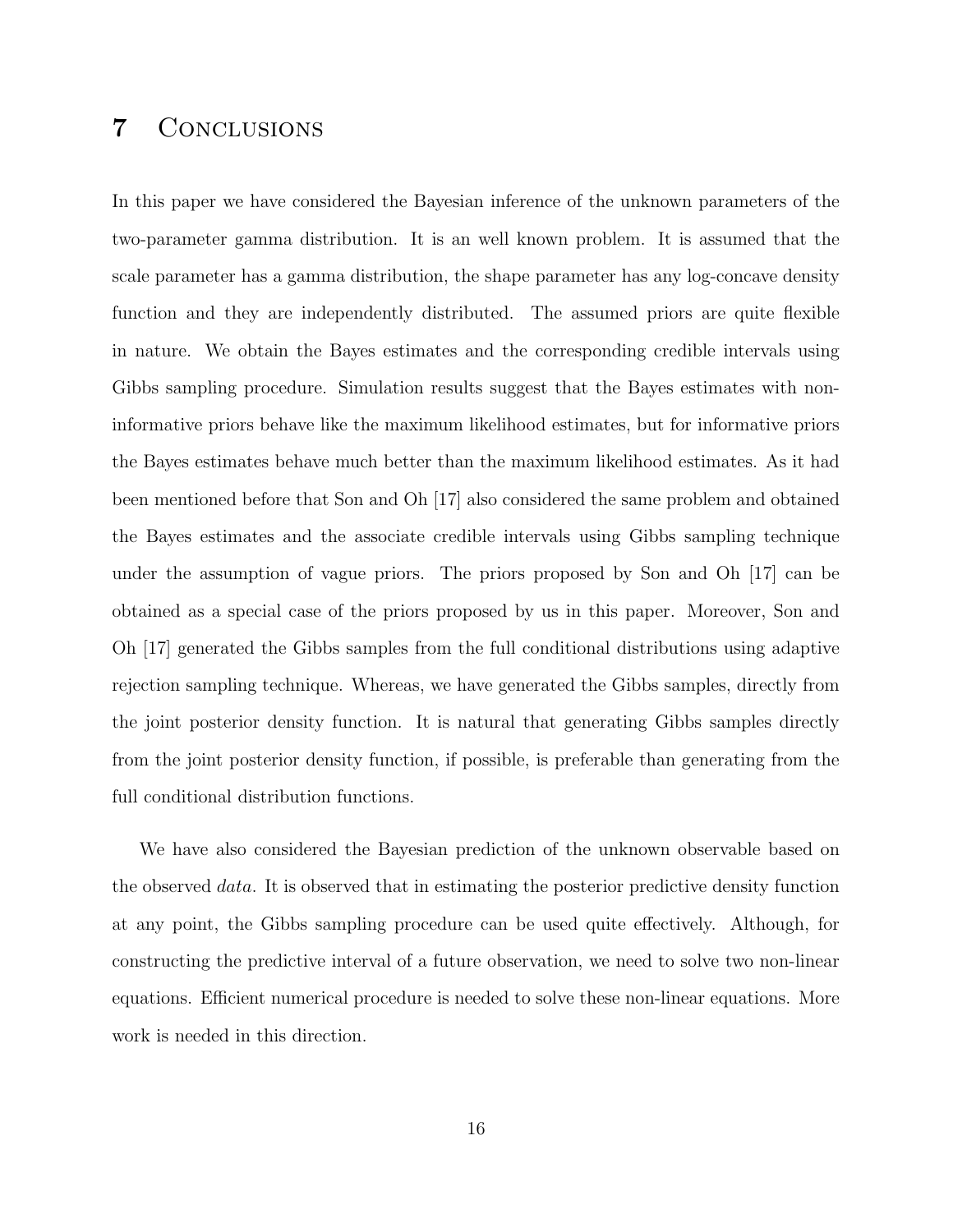#### **ACKNOWLEDGEMENTS**

The authors would like to thank the referees and the associate editor for many helpful suggestions.

# APPENDIX A

For the two-parameter case, using notation  $(\lambda_1, \lambda_2) = (\alpha, \lambda)$ , the Lindley's approximation can be written as follows;

$$
\hat{g} = g(\hat{\lambda}_1, \hat{\lambda}_2) + \frac{1}{2} (A + l_{30}B_{12} + l_{03}B_{21} + l_{21}C_{12} + l_{12}C_{21}) + p_1 A_{12} + p_2 A_{21},
$$
 (21)

where

$$
A = \sum_{i=1}^{2} \sum_{j=1}^{2} w_{ij} \tau_{ij}, \quad l_{ij} = \frac{\partial^{i+j} L(\lambda_1, \lambda_2)}{\partial \lambda_1^i \partial \lambda_2^j}, \quad i, j = 0, 1, 2, 3, \quad \& \quad i + j = 3,
$$
  

$$
p_i = \frac{\partial p}{\partial \lambda_i}, \quad w_i = \frac{\partial g}{\partial \lambda_i}, \quad w_{ij} = \frac{\partial^2 g}{\partial \lambda_i \partial \lambda_j}, \quad p = \ln \pi(\lambda_1, \lambda_2), \quad A_{ij} = w_i \tau_{ii} + w_j \tau_{ji},
$$
  

$$
B_{ij} = (w_i \tau_{ii} + w_j \tau_{ij}) \tau_{ii}, \quad C_{ij} = 3w_i \tau_{ii} \tau_{ij} + w_j (\tau_{ii} \tau_{jj} + 2\tau_{ij}^2).
$$

Now,

$$
L(\alpha, \lambda) = n\alpha \ln \lambda - \lambda T_1 + (\alpha - 1) \ln T_2 - n \ln \Gamma(\alpha),
$$
  

$$
l_{30} = -n\psi''(\widehat{\alpha}), \quad l_{03} = \frac{2n\widehat{\alpha}}{\widehat{\lambda}^3}, \quad l_{21} = 0, \quad l_{12} = -\frac{n}{\widehat{\lambda}^2}.
$$

The elements of the Fisher information matrix are;

$$
\tau_{11} = \frac{\widehat{\alpha}}{n(\widehat{\alpha}\psi'(\widehat{\alpha})-1)}, \quad \tau_{12} = \tau_{21} = \frac{\widehat{\lambda}}{n(\widehat{\alpha}\psi'(\widehat{\alpha})-1)}, \quad \tau_{22} = \frac{\widehat{\lambda}^2\psi'(\widehat{\alpha})}{n(\widehat{\alpha}\psi'(\widehat{\alpha})-1)}
$$

Now when  $g(\alpha, \lambda) = \alpha$ , then

$$
w_1 = 1
$$
,  $w_2 = 0$ ,  $w_{ij} = 0$ , for  $i, j = 1, 2$ .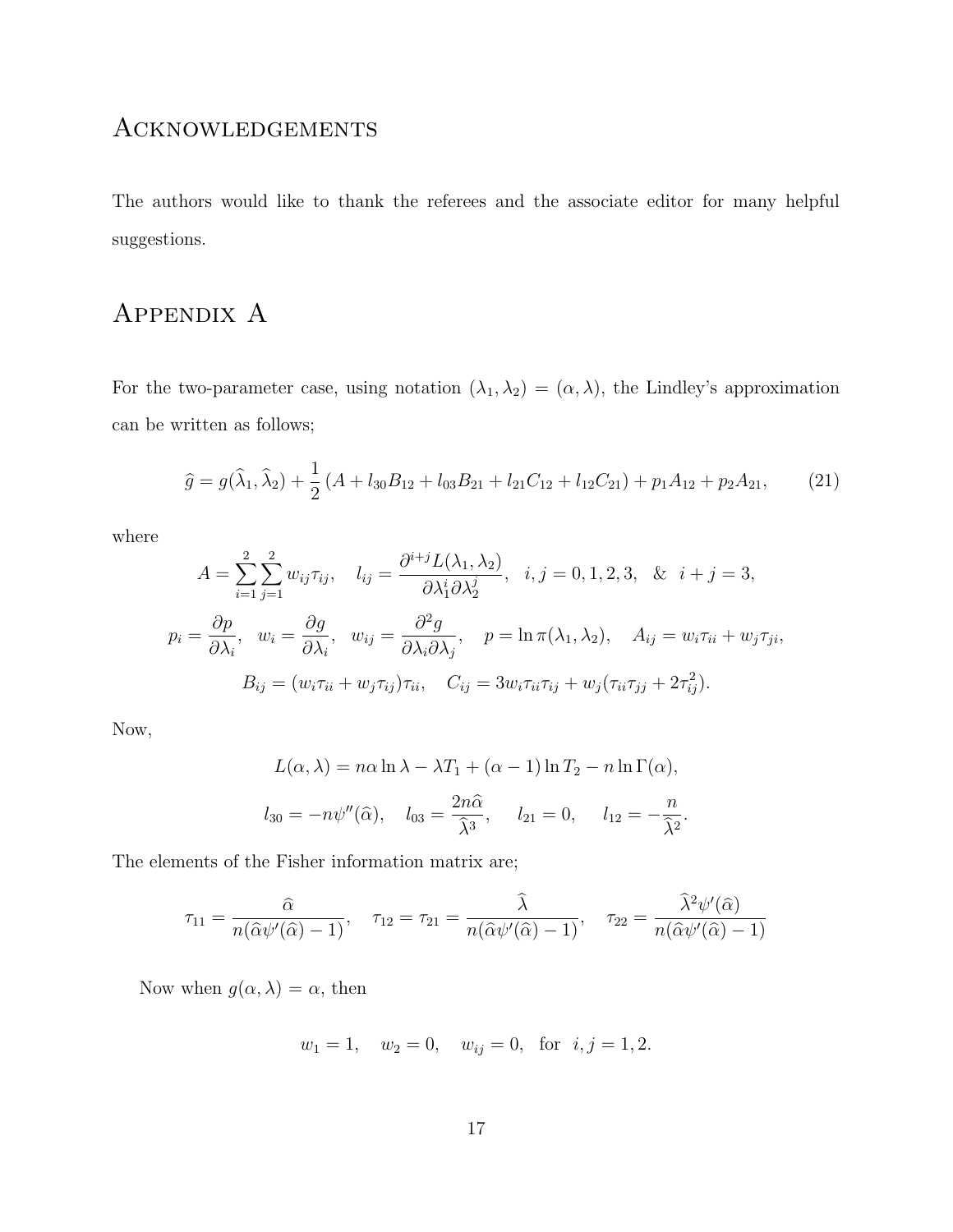Therefore,

$$
A = 0, \quad B_{12} = \tau_{11}^2, \quad B_{21} = \tau_{21}\tau_{22}, \quad C_{12} = 3\tau_{11}\tau_{12}, \quad C_{21} = (\tau_{22}\tau_{11} + 2\tau_{21}^2), \quad A_{12} = \tau_{11} \quad A_{21} = \tau_{12}.
$$
\n
$$
p = \ln \pi_2(\alpha) + \ln \pi_1(\lambda) = (a - 1)\ln \lambda - b\lambda + (c - 1)\ln \alpha - d\alpha \quad \text{and}
$$
\n
$$
p_1 = \frac{c - 1}{\hat{\alpha}} - d, \quad p_2 = \frac{a - 1}{\hat{\lambda}} - b.
$$

Now for the second part when  $g(\alpha, \lambda) = \lambda$ , then

 $w_1 = 0$ ,  $w_2 = 1$ ,  $w_{ij} = 0$  for  $i, j = 1, 2$ , and

 $A = 0, B_{12} = \tau_{12}\tau_{11}, B_{21} = \tau_{22}^2, C_{12} = \tau_{11}\tau_{22} + 2\tau_{12}^2, C_{21} = 3\tau_{22}\tau_{21}, A_{12} = \tau_{21}, A_{21} = \tau_{22}.$ 

# Appendix B

$$
\ln l(\alpha|data) = k + \ln \Gamma(a + n\alpha) - n \ln \Gamma(\alpha) + \alpha \ln T_2 - (a + n\alpha) \ln(b + T_1) + \ln \pi_2(\alpha). \tag{22}
$$

Note that to prove (22) is concave it is enough to show that

$$
g(\alpha) = \ln \Gamma(a + n\alpha) - n \ln \Gamma(\alpha)
$$

is concave, i.e.,  $d^2$  $\frac{d}{d\alpha^2}g(\alpha) < 0$ . Now

$$
\frac{d}{d\alpha}g(\alpha) = n\psi(a+\alpha) - n\psi(\alpha)
$$

and

$$
\frac{1}{n} \times \frac{d^2}{d\alpha^2} g(\alpha) = n\psi'(a + n\alpha) - \psi'(\alpha)
$$
  
=  $n(\psi'(a + n\alpha) - \psi'(n\alpha)) + n\psi'(n\alpha) - \psi'(\alpha)$ .

Since  $\psi'(\cdot)$  is a decreasing function, therefore,  $\psi'(a+n\alpha) - \psi'(n\alpha) \leq 0$ . Now observe that

$$
\frac{d}{d\alpha}(n\psi'(n\alpha) - \psi'(\alpha)) = n^2\psi''(n\alpha) - \psi''(\alpha) \ge 0,
$$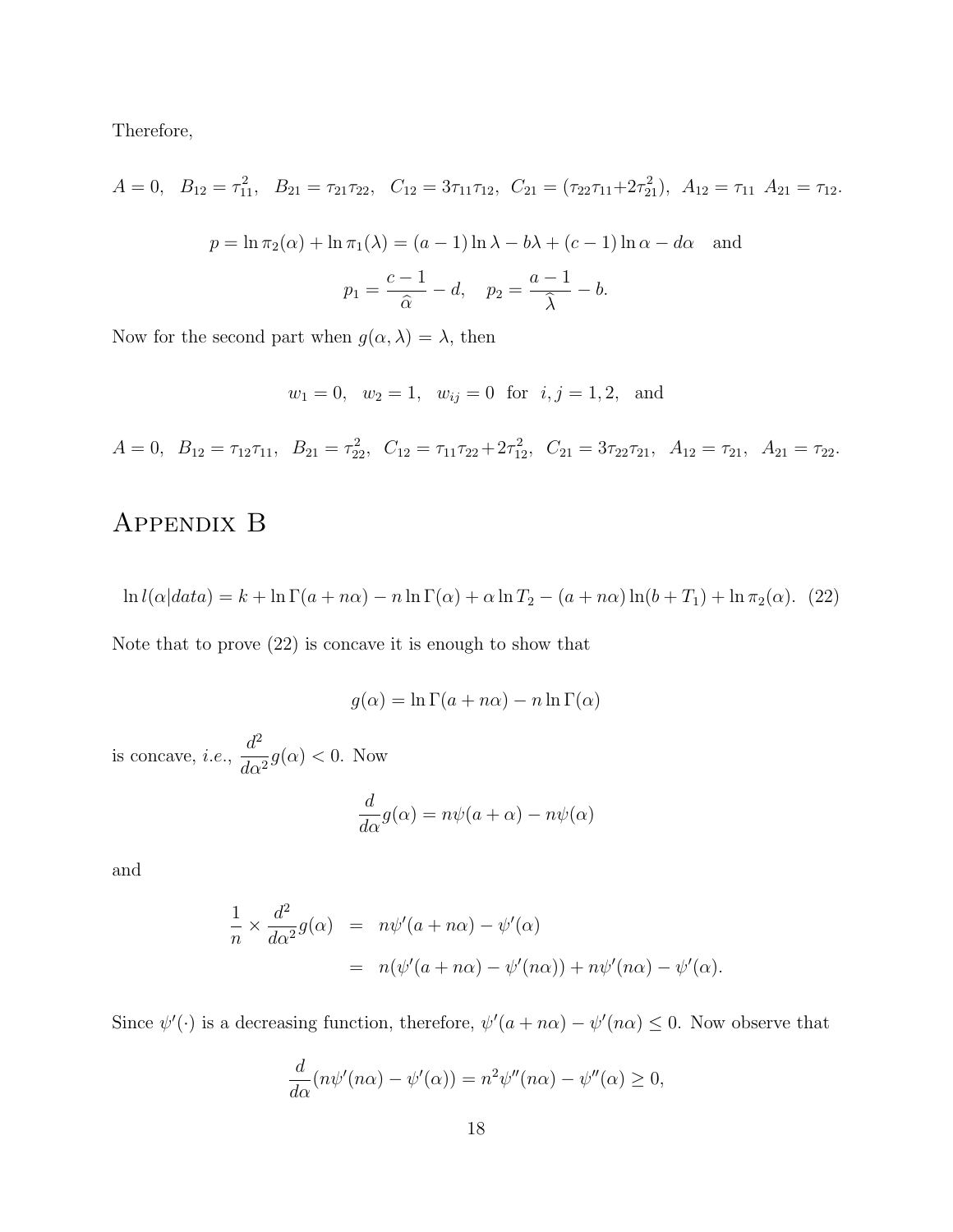as  $\psi''(\cdot)$  is an increasing function. Therefore,  $(n\psi'(n\alpha) - \psi'(\alpha))$  is an increasing function in  $\alpha$  for all positive integers *n*. So we have for all  $\alpha > 0$ ,

$$
n\psi'(n\alpha) - \psi'(\alpha) \le \lim_{\alpha \to \infty} (n\psi'(n\alpha) - \psi'(\alpha)).
$$

Note that the proof will be complete if we can show that

$$
\lim_{\alpha \to \infty} (n\psi'(n\alpha) - \psi'(\alpha)) = 0,\tag{23}
$$

as, (23) implies, for all  $\alpha > 0$ ,

$$
n\psi'(n\alpha) - \psi'(\alpha) \le 0.
$$

Now (23) is obvious for fixed n, as  $\psi'(x) \to 0$  as  $x \to \infty$ .

# References

- [1] Al-Hussaini, E. K. (1999), "Predicting observables from a general class of distributions", Journal of Planning and Statistical Inference, vol. 79, 79-91.
- [2] Al-Jarallah, R. A. and Al-Hussaini E. K. (2007), "Bayes inference under a finite mixture of two-compound Gompertz components model", Journal of Statistical Computation and Simulation, vol. 77, 915-927.
- [3] Apolloni, B. and Bassis, S. (2009), "Algorithmic inference of two-parameter gamma distribution", *Communications in Statistics - Simulation and Computation*, vol. 38, 1950 - 1968.
- [4] Berger, J.O. (1985), Statistical decision theory and Bayesian analysis, Springer Verlag, New York.
- [5] Bowman, K.O. and Shenton, L.R. (1988), Properties of estimators for the gamma distribution, Marcel Decker, New York.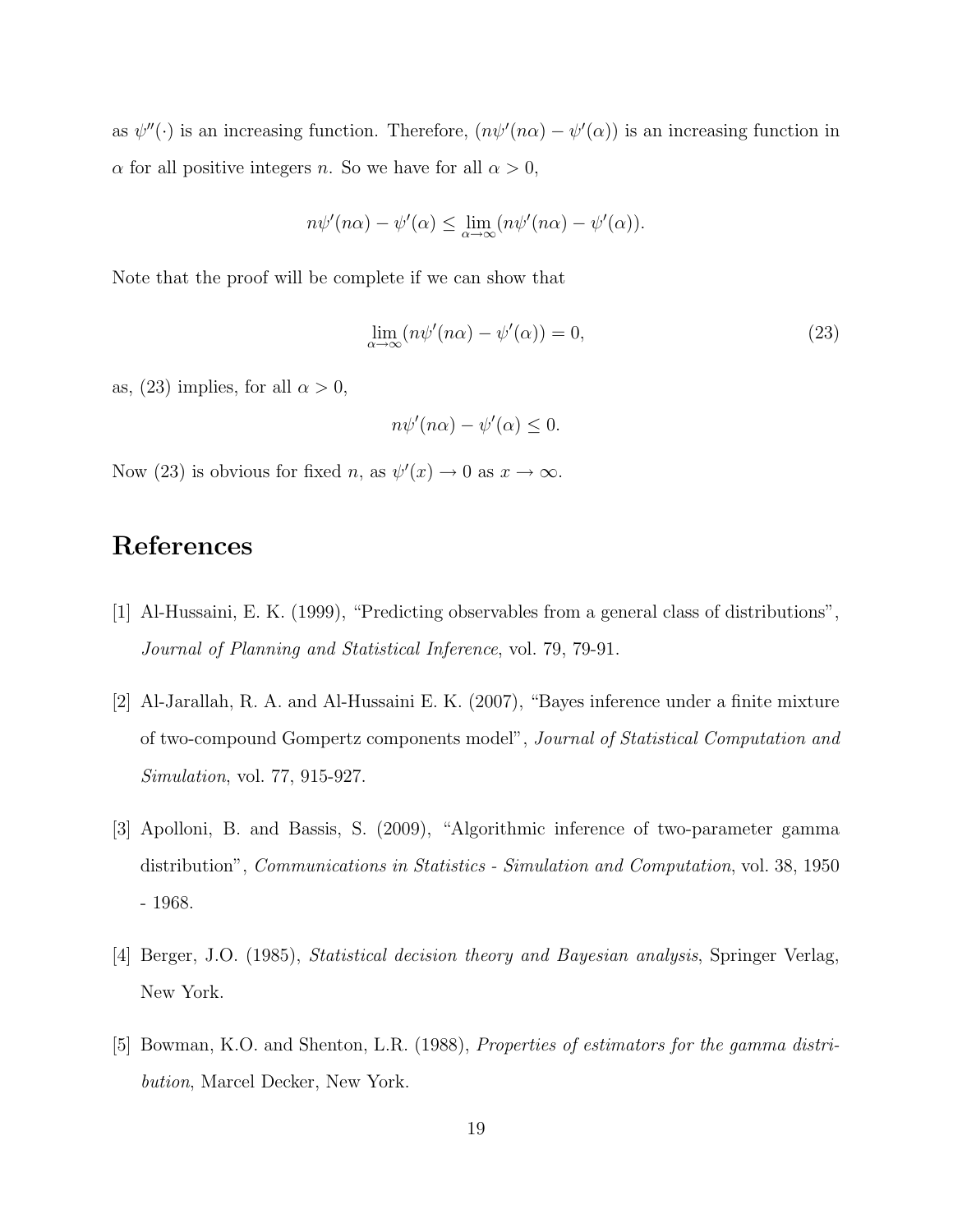- [6] Chen, M.H., Shao, Q.M. and Ibrahim, J.G. (2000), Monte Carlo Methods in Bayesian Computation, Springer-Verlag, New York.
- [7] Damsleth, E. (1975), "Conjugate classes for gamma distribution", Scandinavian Journal of Statistics, vol. 2, 80-84.
- [8] Devroye, L. (1984), "A simple algorithm for generating random variates with a logconcave density", Computing, vol. 33, 247-257.
- [9] Dunsmore, I. R. (1974), "The Bayesian predictive distribution in life testing models", Technometrics vol. 16, 455-460.
- [10] Geman, S. and Geman, A. (1984), "Stochastic relaxation, Gibbs distribution and the Bayesian restoration of images", IEEE Transactions on Pattern Analysis and Machine Intelligence, vol. 6, 721 - 740.
- [11] Johnson, R.L., Kotz, S. and Balakrishnan, N. (1995), Continuous Univariate Distribution, vol 1, 2-nd edition, Wiley, New York.
- [12] Kundu, D. (2008), "Bayesian inference and reliability sampling plan for Weibull distribution", Technometrics, vol. 50, 144 - 154.
- [13] Lawless, J. F. (2003), Statistical Models and Methods for Lifetime Data, Second edition, Wiley, New York, pp. 168.
- [14] Lindley, D.V. (1980), "Approximate Bayes method", Trabajos de Estadistica, vol. 31, 223 237.
- [15] Miller, R.B. (1980), "Bayesian analysis of the two-parameter gamma distribution", Technometrics, vol. 22, 65-69.
- [16] Sinha, S.K. (1986), Reliability and Life Testing, John Wiley and Sons, New York.